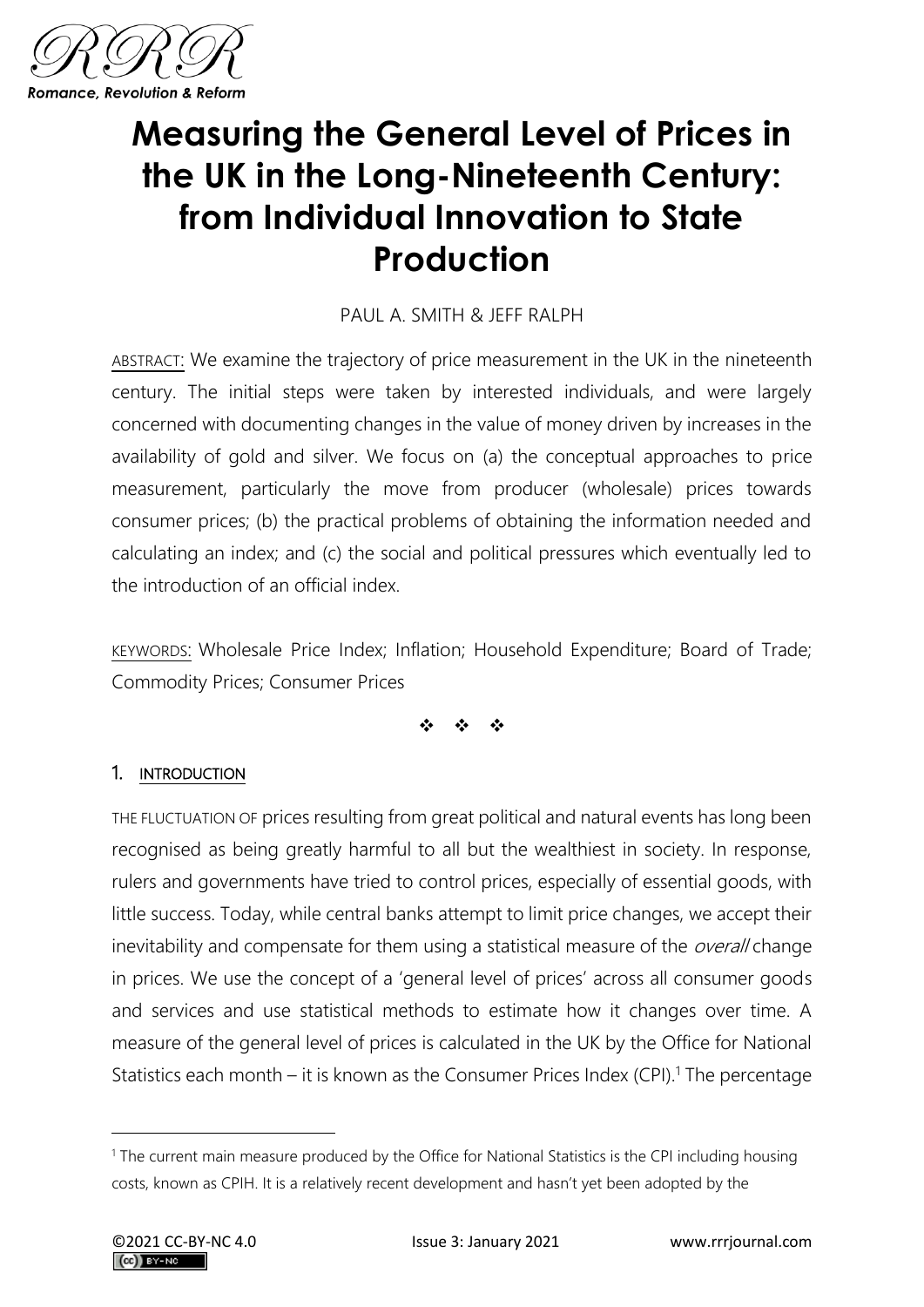

change in the CPI over the value for the equivalent month of the previous year is called the rate of inflation. The CPI was set to take the value 100 in 2015 and the CPI value in April 2020 had risen to 108.6, which means that overall prices rose by 8.6% between 2015 and April 2020. A price index is a means of converting the value of money from one time period to another.

Except in times of austerity, the government uses the CPI to uprate benefits, state and public sector pensions and tax thresholds, thereby maintaining their value. There are many other uses of this measure of the level of prices, and it is arguably the most important of all official statistics pertaining to the economy. This process of updating financial quantities with an inflation adjustment is called indexation.

The calculation of the general level of prices starts by choosing a basket of consumer goods and services to represent all the items that can be bought in the consumer marketplace. The current basket contains just over 700 items. Each month, prices for these items are collected from retail outlets across the country and the internet – in total about 180,000 price quotes are captured. There is another type of data that is also required. We don't spend an equal amount of money on the different items, and when we calculate an average price change over a period of time, we weight each item with the relative expenditure on it. To estimate these expenditure shares, data are captured in a survey of household expenditure, and combined with some additional data from other sources. The measure of the general level of prices is a weighted average of price changes.<sup>2</sup>

In practice, the collection of the data and the subsequent calculations are a substantial exercise. The detailed methodology is complex and has been developed over many years through international collaboration by generations of experts. Current practice is well established as a function of the state, and is carried out in a similar manner in almost all the countries in the world.

Such an influential measure as the general level of prices has a long history of development, from the first steps in the early years of the eighteenth century to the first

government. There is also an older measure – the Retail Prices Index (RPI). Some financial instruments, including government bonds, and some private pensions are indexed by this measure.

<sup>2</sup> ONS, Consumer Prices Index technical manual (2019)

<sup>&</sup>lt;https://www.ons.gov.uk/economy/inflationandpriceindices/methodologies/consumerpricesindicestech nicalmanual2019> [Accessed 12/05/2020].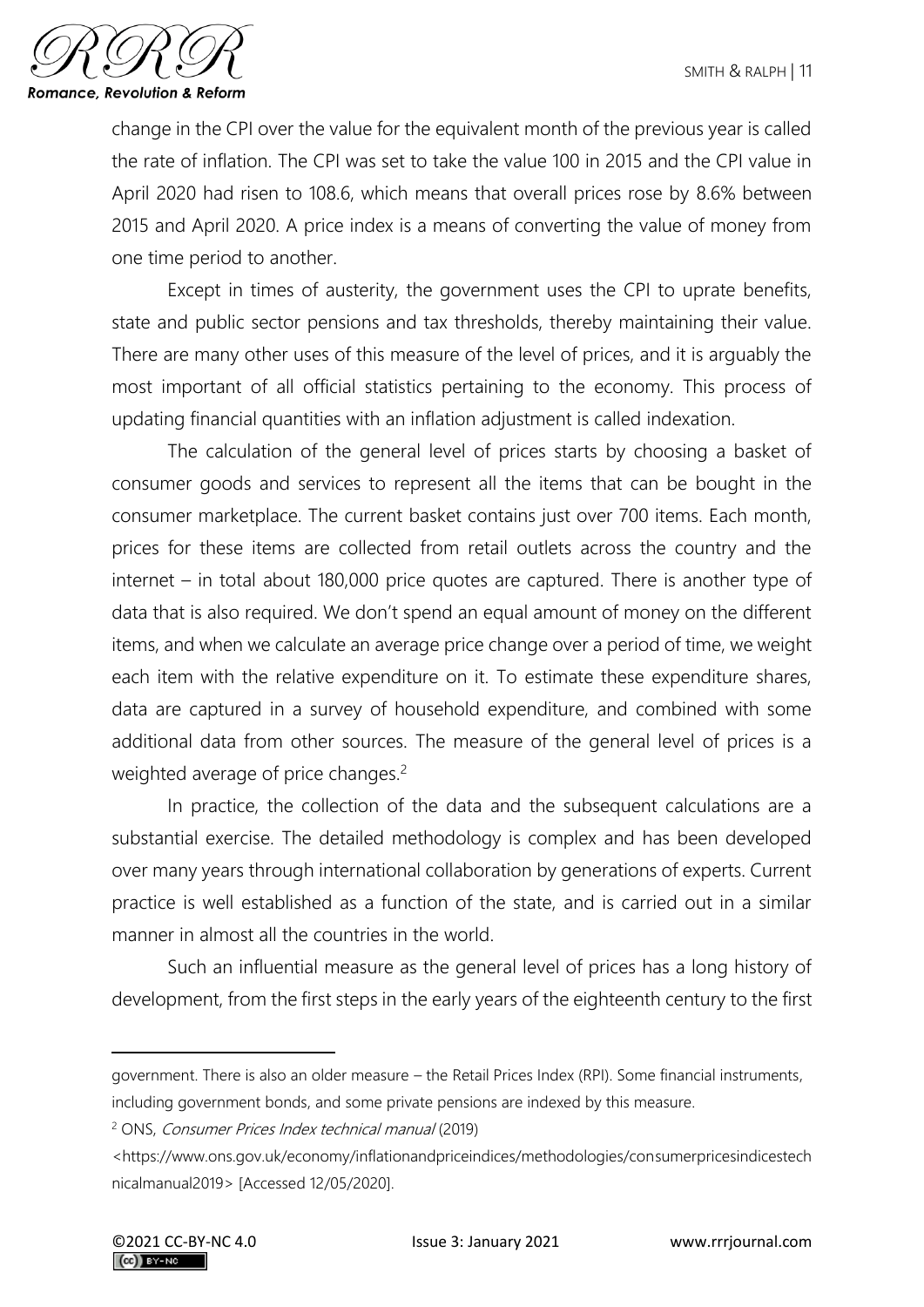

official measure at the start of the First World War. This article looks at the main phases of development in the long-nineteenth century (1789-1914). While the various elements now used to calculate the general level of prices arose independently and from differing motivations, they have a common characteristic in that they were all advanced in the first place by insightful and motivated individuals; we discuss some of these individuals and their contributions in more detail in sections 2 and 3.

The important developments made by these individuals included recognising the importance of such a measure and what benefits it would bring, establishing the conceptual basis, identifying the data required, specifying the elements of the required calculations, combining the data, and considering how such a measure could be applied to compensate for the changing value of money. As well as laying the foundations, a few individuals took on the significant challenge of capturing data themselves and demonstrating what could be produced. However, we show that towards the end of the nineteenth century, it became apparent that the scale of data collection required and the calculations were beyond individual efforts and could only be achieved by the state.

In the modern economic world, a measure of the level of prices is considered essential for the management of the economy. However, a few individuals recognised how useful such a measure could be as long ago as the early part of the nineteenth century. Despite a growing recognition of its importance, we show that its development was slow and met with resistance. A combination of pressure from MPs, the Royal Statistical Society and political imperatives eventually ensured the resources for it were provided. We focus here on the evolution of the method and practice of a modern style index of prices, founded on the prices of goods and services and appropriate weighting information. Although wages formed one very important element of the costs of goods and services, we do not consider wage rates as prices themselves, and therefore do not discuss the substantial literature on the gathering and interpretation of wage series.<sup>3</sup> We also focus on the nineteenth-century development of the index, and therefore only

<sup>&</sup>lt;sup>3</sup> For more on this topic see the extensive references in A.L. Bowley, *Wages and income in the United* Kingdom since 1860 (London: Cambridge University Press, 1937).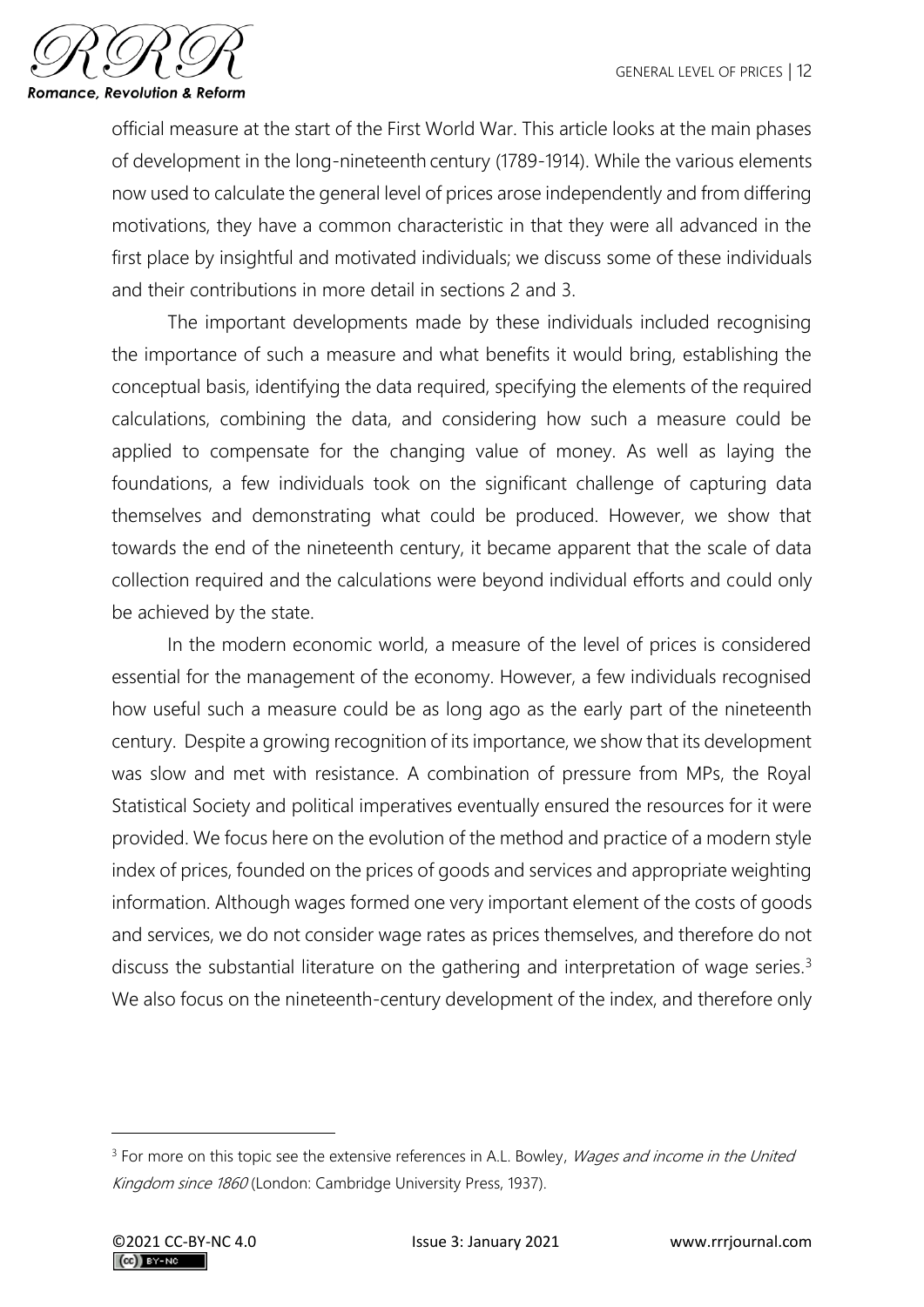

mention later work to reconstruct series of prices and expenditures from original data when it is relevant to this narrative of nineteenth-century development.<sup>4</sup>

A few words on terms are also useful at this point. Today we use 'the general level of prices' or just the 'level of prices' for the abstract concept of an average of the prices of the goods and services in the consumer marketplace. We also use the term 'inflation' for the percentage change in the level of prices over a twelve month period. A related expression is the 'purchasing power of money' – that is, how much a unit of currency will buy, as prices rise and the purchasing power of money declines. The terms used in the nineteenth century were slightly different. The level of prices was sometimes called the 'monetary standard', and the effect of an increase in the level of prices was known as the 'depreciation in the value of money' or 'the decline in the power of purchase'.

We introduce a further, highly useful concept from economics and statistics index numbers. When presenting a series of data items over a number of years, the degree of change can be made clearer by choosing one value and scaling it to be 100, and then applying the same scaling to all the other values. It is easier to gain an intuitive grasp of the change in the values when they are close to 100 in magnitude. This is called an index number representation of the data.

## 2. COLLECTING INFORMATION ON PRICE

## 2.1. EARLY SERIES OF PRICE MEASUREMENTS

Historical records of the prices of goods and wage rates exist in fragmentary form from the time of the Norman Conquest. From the thirteenth century onwards, manorial farming served the needs of both subsistence and profit, with many estates keeping detailed accounts of income and expenditure.<sup>5</sup> These records, and others, provided important material for a few motivated individuals with an interest in collecting the prices of goods and rates of pay for labour. In 1707, William Fleetwood, the Bishop of Ely, wrote an account of his efforts to explore the course of prices over a period of 600 years, together with an application to estimate the change in the value of money

<sup>&</sup>lt;sup>4</sup> See for example Sir William Beveridge, Prices and wages in England from the twelfth to the nineteenth century, I (London: Longmans, Green & Co. Ltd., 1939).

<sup>&</sup>lt;sup>5</sup> John Burnett, A history of the cost of living. (Harmondsworth and Middlesex: Penguin Books Ltd, 1969), p.17.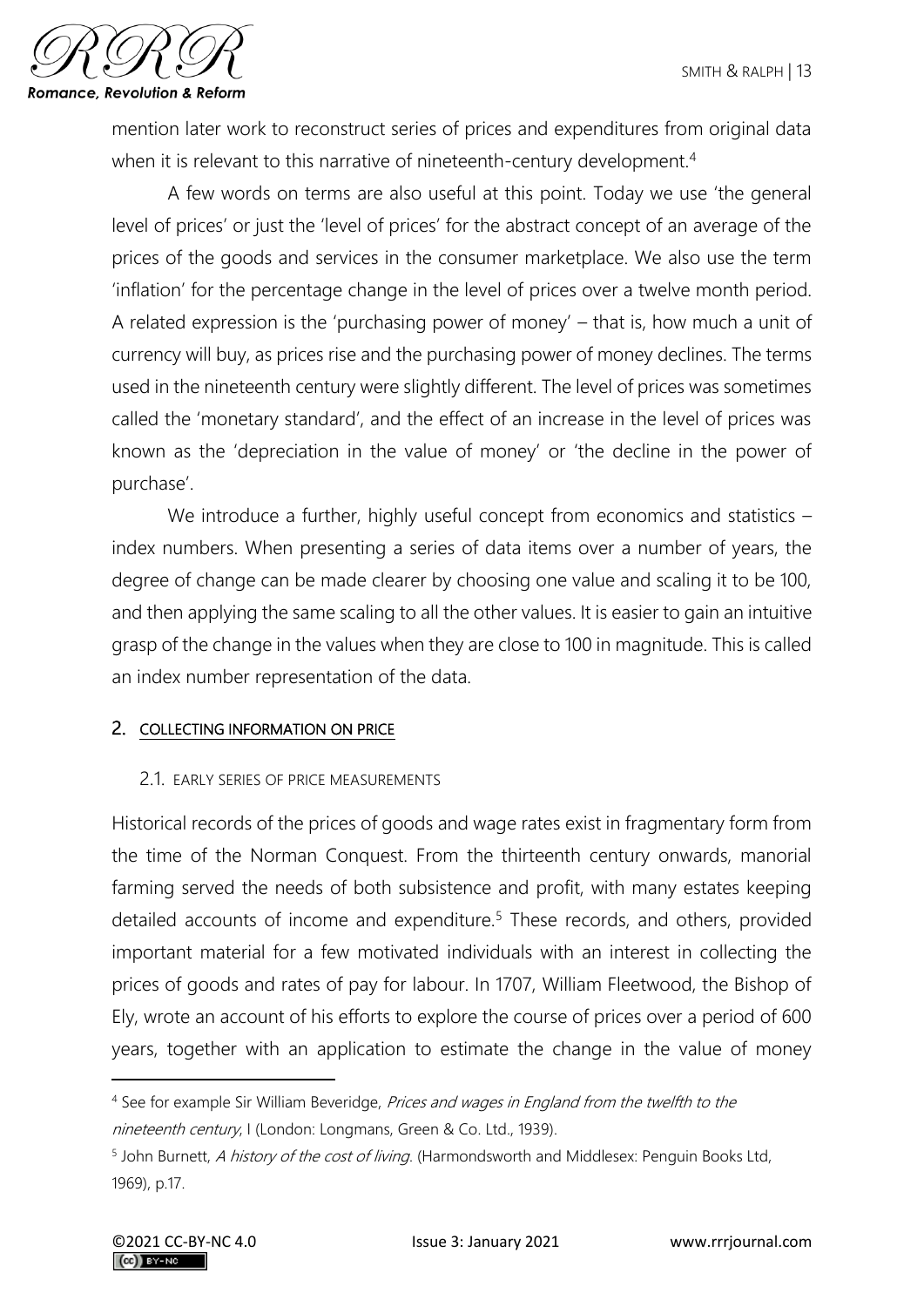

between 1440 and 1700.<sup>6</sup> A similar consideration motivated Nicholas Dutot in 1738 who took averages of prices of a collection of items to compare the incomes of two French kings.<sup>7</sup>

While both Fleetwood and Dutot recognised the value of collecting prices for a selection of goods and rates of labour—a kind of basic 'basket of goods and services' for a specific purpose—there is no indication that they considered the wider value of establishing a measure of the 'level of prices' and how it varied over time. The credit for the first attempt to do so is given to Sir George Shuckburgh Evelyn, who was the MP for Warwickshire from 1780 to 1804. His interests extended beyond parliamentary matters to scientific pursuits, particularly in trying to establish an 'invariable and unperishable standard of weights and measures'.<sup>8</sup> In 1798, he presented a paper to the Royal Society on this subject which contained a few pages at the end on a very different topic of interest – the value of money and its depreciation. He had collected prices for the 'necessaries of life together with that of day labour, […] at different periods, from the Conquest to the present time'. $9$  He then took the average of the prices across his 'basket' for each time period to create an estimate of the level of prices. To make the degree to which this price level had changed over time more clearly seen, he set the value in 1550 to be 100 and scaled all other values accordingly. This showed a small increase in the level of prices up to 1550, but a faster increase afterwards.<sup>10</sup> This representation of change is strikingly modern – he created an index number data series, an approach which is very widely used today to highlight change, particularly for economic data.

Shuckburgh Evelyn's work displays many of the basic attributes of modern measurement of the level of prices, and it attracted much attention from his contemporaries - his data for the depreciation of money were referenced widely.

<sup>8</sup> Ibid., p.4.

<sup>&</sup>lt;sup>6</sup> William Fleetwood, Chronicon precosium, or an account of English money, the price of cord and other commodities (London: Charles Harper, 1707).

<sup>&</sup>lt;sup>7</sup> M.G. Kendall, 'Studies in the history of probability and statistics, XXI. The early history of index numbers', Review of the International Statistical Institute, 37 (1969), pp.1-12 (p.2).

<sup>&</sup>lt;sup>9</sup> George Shuckburgh Evelyn, 'An account of some endeavours to ascertain a standard of weight and measure', Philosophical Transactions of the Royal Society of London, 88 (1798), pp.133-182, facing p.176.

 $10$  Ibid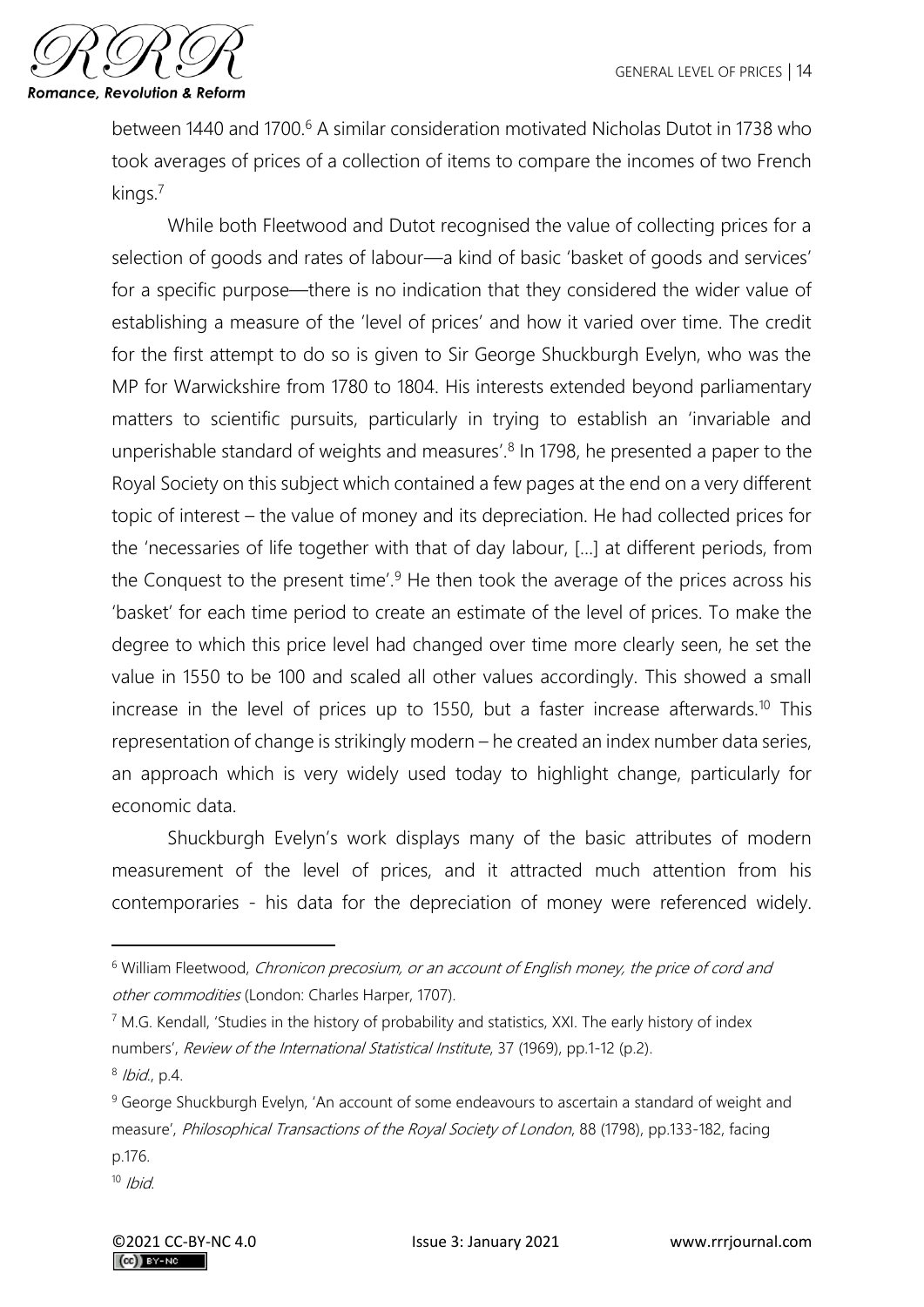

However, it did attract criticism too: the agriculturalist Arthur Young questioned the items he had chosen and the validity of the price information he had collected, saying that he had not adequately specified the items he had chosen to price. Young also noted that some items should be counted more than once to reflect their relative importance – an early form of weighting. Young proceeded to collect his own data and apply his multiple counting for certain items. Young's resulting table of the depreciation of the value of money showed smaller changes over time than those of Shuckburgh Evelyn.<sup>11</sup>

Though Young had built on the pioneering work of Shuckburgh Evelyn, in particular by applying an elementary form of weighting, the calculation of the level of prices was not yet fully developed. The individual who is credited with establishing a firm foundation for the measurement of the level of prices is the Scottish economist, Joseph Lowe. In his book, The Present State of England in Regard to Agriculture, Trade and Finance he explained the wider factors that led to fluctuations in the value of money, the unfortunate consequences and the need for a measure of 'the power of purchase' which could correct 'a long list of anomalies in regard to rents, salaries, wages etc. …'. He also explained the need for the collection of prices for a wider range of items—'a standard of more comprehensive character'—and described the formula that should be used to calculate the level of prices from the collected prices and expenditures.<sup>12</sup> This formula, known as the Lowe formula, is used all round the world today. In recognition of his contribution to the field, he is known as the father of index numbers.

## 2.2. SYSTEMATIC PRICE COLLATIONS

Later in the nineteenth century, a few individuals took up the challenge of the regular collection of prices of a range of commodities, publishing them and attempting to use these data to calculate measures of the level of prices. Because price collection was the province of individual endeavour, it was natural to look for prices that were easily

<sup>&</sup>lt;sup>11</sup> Robert O'Neill, Jeff Ralph & Paul A. Smith, *Inflation: History and Measurement* (Basingstoke: Palgrave Macmillan, 2017) pp.55-56.

 $12$  Joseph Lowe, The present state of England in regard to agriculture, trade and finance: with a comparison of the prospects of England and France, 2nd edn (London: Longman, Hurst, Rees, Orme & Brown, 1823) p.331; p.335; p.332.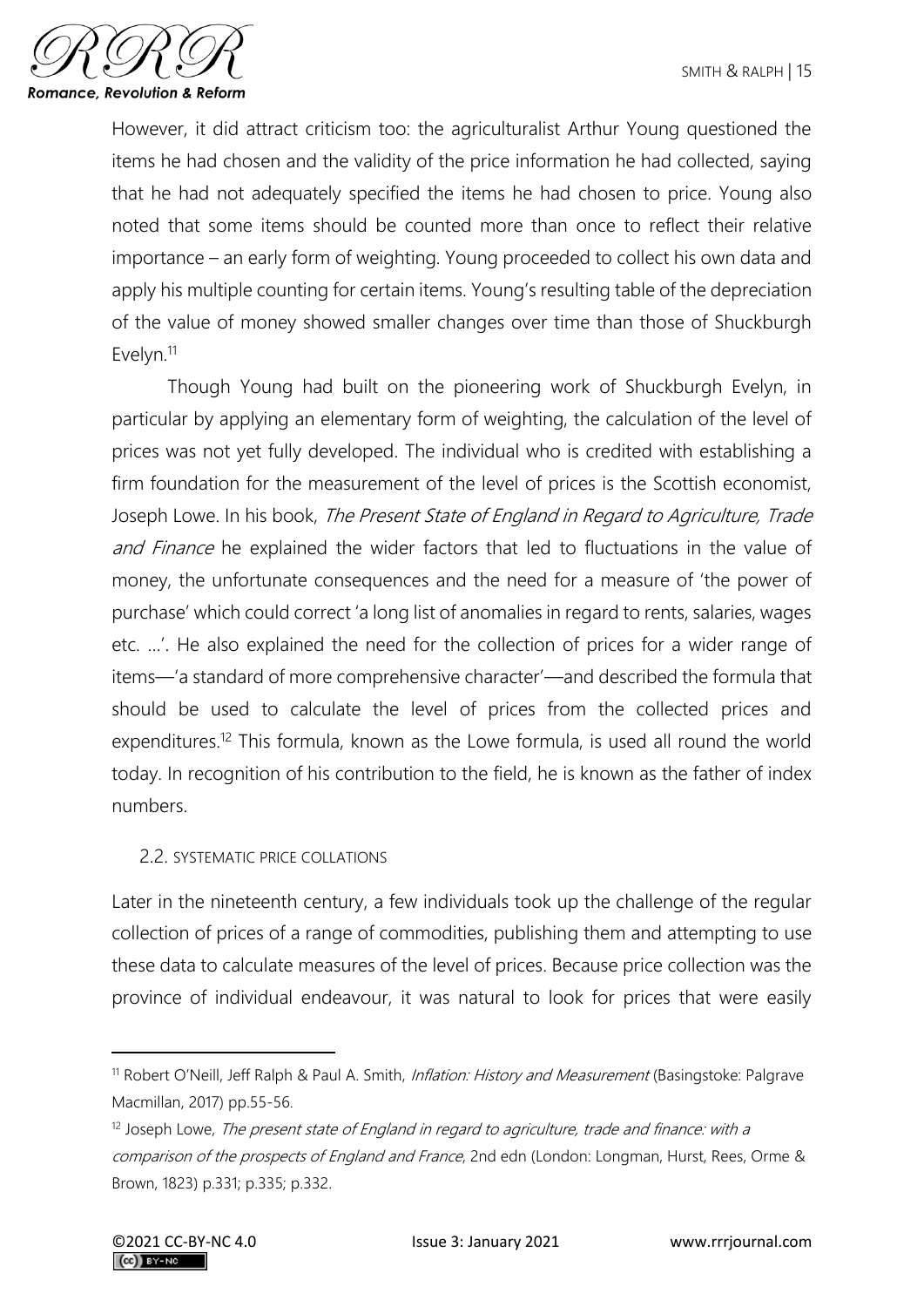

abstracted and had the widest coverage. This generally meant obtaining published prices, most of which derived from price lists, trade bulletins and similar published sources. These were *wholesale* prices of commodities such as wool and precious metals, and were used to construct wholesale prices indices, which could be used to judge the changes in the value of money.<sup>13</sup> Therefore the main task was one of collation rather than collection. Retail prices were not published regularly in the same way, so gathering them would have involved actually visiting retail outlets, and this was beyond the capacity of individual price compilers on anything more than a very local scale. Therefore, at this stage, wholesale price indices were the only way in which change in prices was measured.

By the mid-nineteenth century, wholesale prices were officially collated, because the Board of Trade published them for selected commodities for the period 1855-1879 in the Miscellaneous Statistics of the United Kingdom.<sup>14</sup> They were derived from contract prices of commodities sold to the armed forces in different counties, and from returns made by a few London hospitals for the prices paid for certain goods. Vol. XI of Miscellaneous Statistics of the United Kingdom, published in 1883, was the last volume, after which official reporting of commodity prices stopped. It was picked up again in a small way in the *Abstract of Labour Statistics*, which included prices for coal and iron from the 1895-6 volume, supplemented gradually by corn prices from 1897-8 and bread from 1900-1, but there was no wider information in the form of a price index until 1903.<sup>15</sup> Instead, the role was continued by resourceful individuals, although average values of imports and exports of some commodities were included in the annual Abstract of Statistics.16

<sup>&</sup>lt;sup>13</sup> These are still produced, but nowadays called Producer Price Indices.

<sup>14</sup> Parliamentary Papers, 2427 (1857) pp.234-245 to C. 3423 (1883) pp.365-375.

<sup>&</sup>lt;sup>15</sup> Board of Trade, Third annual report of the Labour Department of the Board of Trade (1895-96) with abstract of labour statistics (London: Her Majesty's Stationery Office, 1896) p.84; Board of Trade (Labour Department), Fifth annual abstract of labour statistics of the United Kingdom, 1897-98 (London: Her Majesty's Stationery Office, 1898) pp.88-89; Board of Trade (Labour Department), *Eighth annual* abstract of labour statistics of the United Kingdom, 1900-1901 (London: His Majesty's Stationery Office, 1902) pp.74-76.

<sup>&</sup>lt;sup>16</sup> O'Neill et al., *Inflation*, pp.334-344; Board of Trade, Report on wholesale and retail prices in the United Kingdom in 1902, with comparative statistical tables for a series of years, Report no. 321. (London: His Majesty's Stationery Office, 1903a) p.426.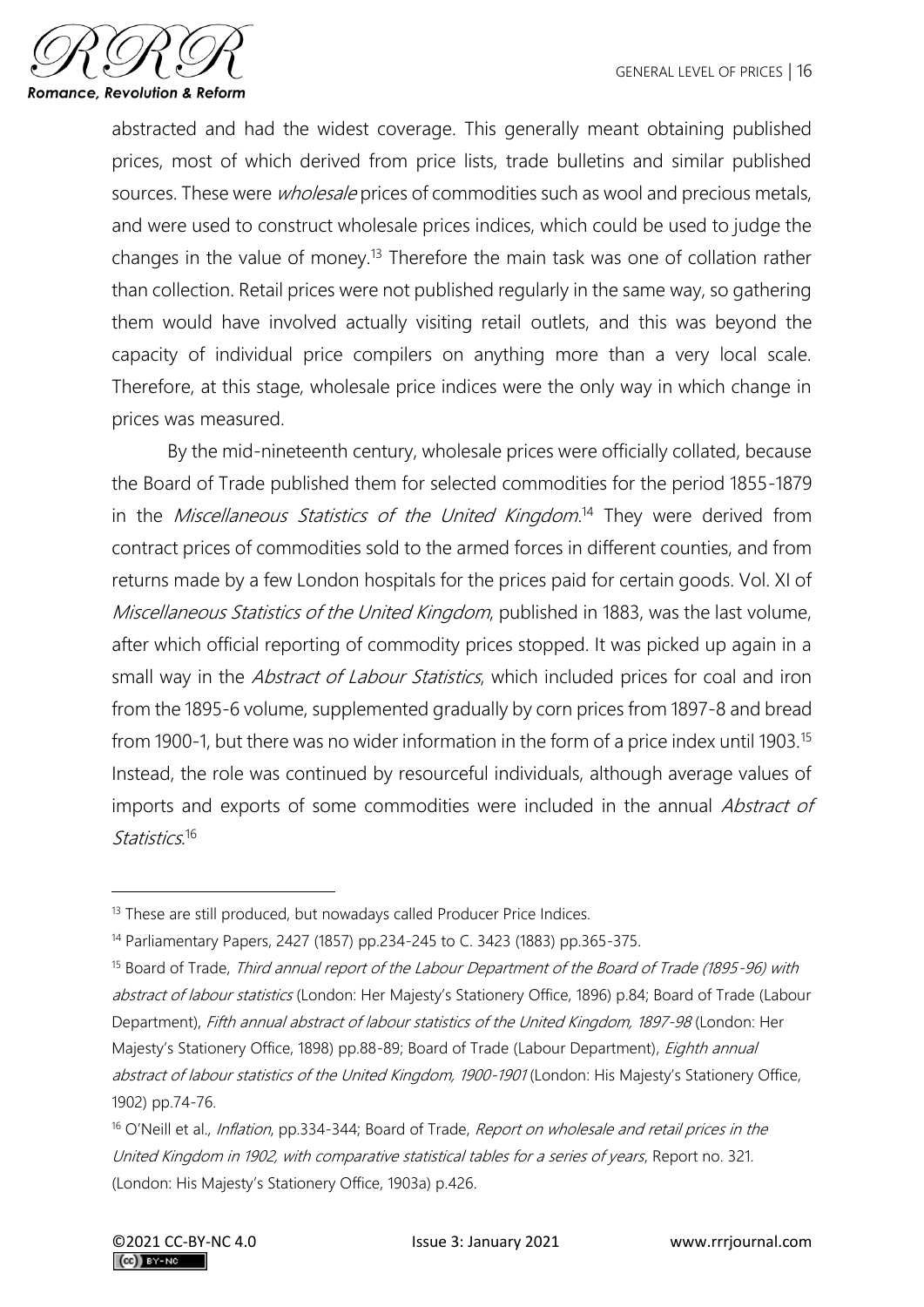

The English economist Thomas Tooke, latterly with the assistance of William Newmarch, produced a series of comprehensive volumes called The History of Prices, which compiled and analysed a large amount of price information.<sup>17</sup> In 1861, Newmarch, then the editor of the *Journal of the Statistical Society of London*, published a paper on the course of prices for nineteen commodities from 1851 to 1861 as a continuation of that work, expressing the average price for each commodity in each year as an index of the average price in 1845-50.<sup>18</sup> This effectively produced a set of price indices for each commodity, compiled without the use of weighting information. Newmarch didn't, however, combine his commodity price indices to produce an overall index number for the average course of wholesale prices. Newmarch's series were derived from prices published in the *Economist* by averaging over commodities. The *Economist* adopted Newmarch's approach and published prices for these commodities from 1864, creating an overall index number for the wholesale price level from 1869. The *Economist* still publishes a commodity price index, with the set of commodities updated periodically to ensure the index stays relevant to the prominent items in the commercial marketplace.<sup>19</sup>

However, it was William Jevons who first made sense of the vast quantities of information in the *History of Prices*. Jevons published two essays on commodity prices

 $17$  Thomas Tooke, A history of prices and of the state of the circulation from 1793 to 1837, preceded by a brief sketch of the state of the corn trade in the last two centuries, 2 Vols (London: Longman, Orme, Brown, Green & Longmans, 1838a,b); Thomas Tooke, A history of prices and of the state of the circulation in 1838 and 1839, with remarks on the Corn Laws and on some of the alterations proposed in our banking system, III [of The History of Prices] (London: Longman, Orme, Brown, Green & Longmans, 1840); Thomas Tooke, A history of prices and of the state of the circulation in 1839 to 1847 inclusive with a general review of the currency question and remarks on the operation of the Act 7 & 8 Vict. c.32, IV [of The History of Prices] (Longman, Brown, Green & Longmans, 1848); Thomas Tooke & William Newmarch, A history of prices and of the state of the circulation, during the nine years 1848-1856, V & VI [of The History of Prices] (Longman, Brown, Green, Longmans & Roberts, 1857a,b). <sup>18</sup> The Statistical Society of London became the Royal Statistical Society in 1887; William Newmarch, 'Results of the trade of the United Kingdom during the year 1860; with statements and observations relative to the course of prices since the year 1844', Journal of the Statistical Society of London, 24 (1861) pp.74-124.

<sup>&</sup>lt;sup>19</sup> 'The Economist's commodity price index  $-$  160 years on', *The Economist*, 10 February 2005, <https://www.economist.com/finance-and-economics/2005/02/10/160-years-on> [Accessed: 12 May 2020].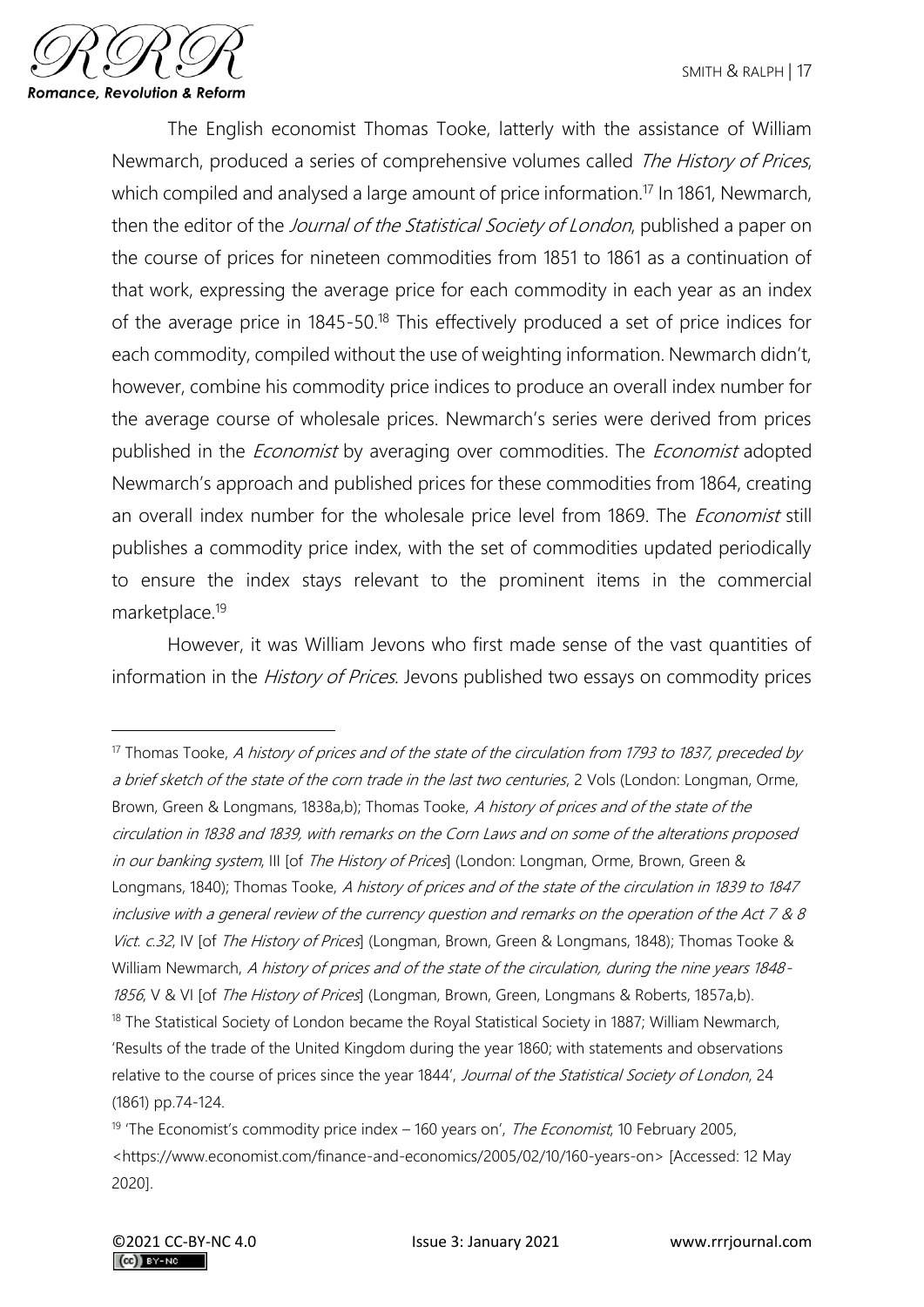

in the 1860s. In the first, he investigated the social effects of gold discoveries by comparing prices for thirty-nine commodities (mostly derived from the *Economist* and trade sources) between the years 1845-50 and 1860-62.<sup>20</sup> He took the average market prices of each commodity and calculated the percentage change between the two sets of years. He then combined these thirty-nine percentages using a geometric mean, an approach that is still associated with his name. In his second paper, he summarised the price data from Tooke & Newmarch's work into an index for the annual level of prices for each year from 1782 to 1865, again using the geometric mean.<sup>21</sup> We do not deal here with the methodological development of index numbers, which is well documented elsewhere.<sup>22</sup>

Like William Jevons, Augustus Sauerbeck, a London wool merchant, was interested in the effects of precious metals on commodity prices and the course of these prices over time. He was active towards the end of the nineteenth century, and extracted prices for forty-five imported and home produced commodities from records of business activity and from The *Economist* and other publications, and calculated index numbers for the overall average price for the years  $1848-85$ <sup>23</sup> In his calculation he used an arithmetic formula (unlike Jevons), and was aware of the fact that he hadn't included any weighting factors. He noted that he would need to identify quantities of commodities in order to estimate weights and it would be too much effort for him to  $d\rho^{24}$ 

These individual efforts were admirable and provided useful (unofficial) statistics, but ultimately, the effort of producing them limited their extent and duration. Nonetheless, the chain from Tooke and Newmarch through Jevons and on to Sauerbeck provided a set of information which could be used to produce a long run of

<sup>&</sup>lt;sup>20</sup> W. Stanley Jevons, A serious fall in the value of gold ascertained, and its social effects set forth (London: Edward Stanford, 1863).

<sup>&</sup>lt;sup>21</sup> W. Stanley Jevons, 'On the variation of prices and the value of the currency since 1782', Journal of the Statistical Society of London, 28 (1865), pp.294–320.

<sup>&</sup>lt;sup>22</sup> W. Erwin Diewert, 'The early history of price index research', NBER Working Paper No. 2713 (Cambridge, Massachusetts: National Bureau of Economic Research, 1988).

<sup>&</sup>lt;sup>23</sup> Augustus Sauerbeck, 'Prices of commodities and the precious metals', Journal of the Statistical Society of London, 49 (1886) pp.581-648.

<sup>&</sup>lt;sup>24</sup> Bert M. Balk, *Price and quantity index numbers* (Cambridge: Cambridge University Press, 2008) pp.10-11.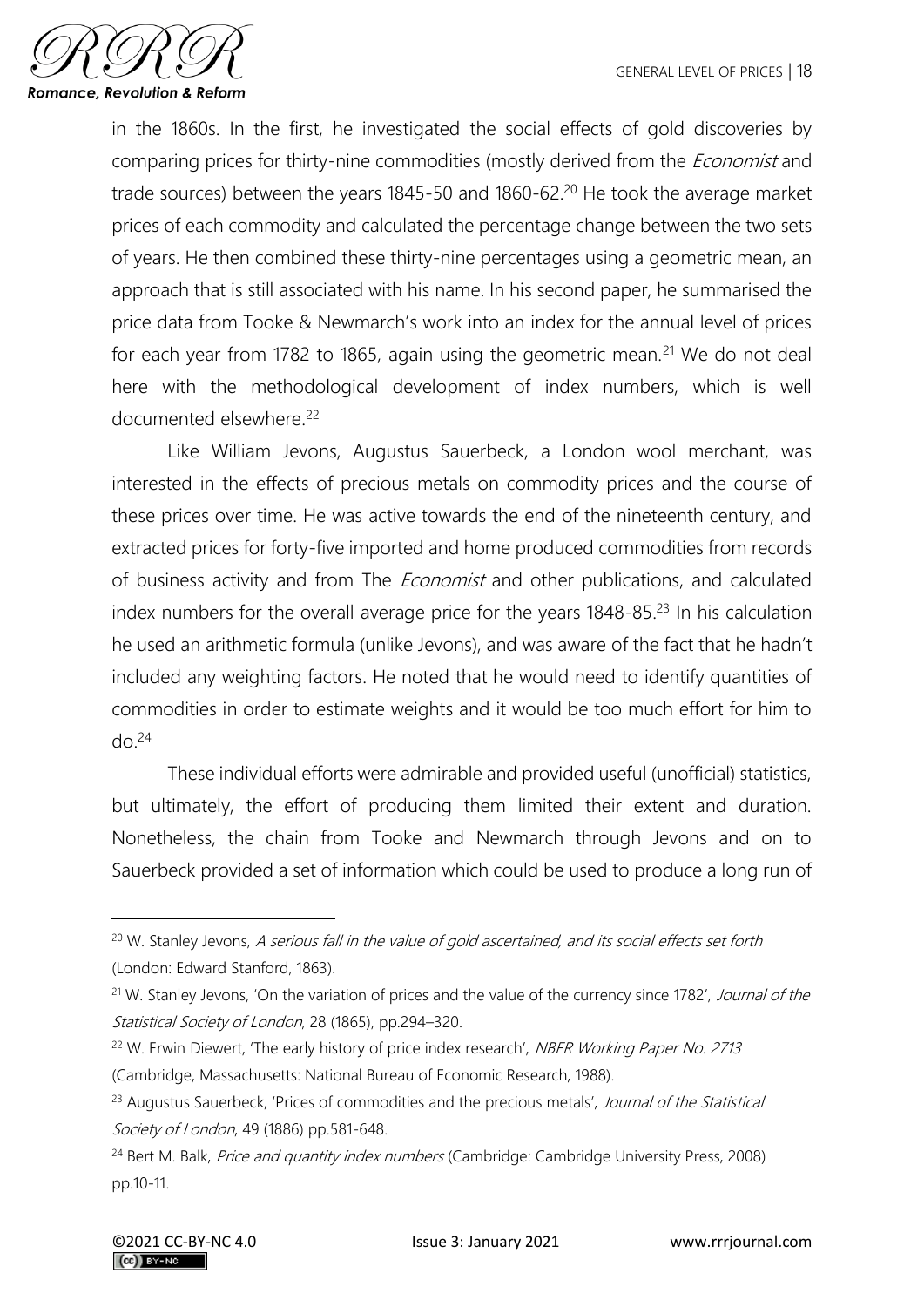

index numbers covering most of the nineteenth century, though with some differences in methodology and data sources. It would have to be a function of the state to take over their production, and to expand and improve both price series for individual commodities and an overall wholesale price index. For retail prices, which are an essential element of a consumer price index, fewer records were available and it would take a greater effort to find and record them – this would also be a future task for an organisation of the state.

## 3. COLLECTING INFORMATION ON EXPENDITURE

We turn now to the historical development of capturing information on household expenditure, which forms the basis for the weighting information needed to produce a robust measure of the level of prices. Its origins were not in measuring price change, but arose from investigating the extent and causes of poverty.

## 3.1. MEASURING HOUSEHOLD BUDGETS

The investigation into household budgets as a means of gaining insight into standards of living for families began in the seventeenth century with the work of William Petty, an English polymath and politician who proposed that society could be studied numerically. He is considered the founder of 'Political Arithmetick', or what we would now call social statistics, for his work on living standards in England and France.<sup>25</sup>

At the end of the eighteenth century, David Davies and Frederick Morton Eden both conducted surveys of household budgets. They were motivated by concern for the extent of rural poverty, and were the first researchers to collect data directly from families. Davies was a Welsh clergyman who collected detailed income and expenditure data from families in his parish. He encouraged others to do the same, and 127 budgets were collected in total. Frederick Morton Eden was the son of the Governor of Maryland, and he funded the collection of data from sixty agricultural and twenty-six urban families across England. In both cases, the reports they published contained detailed data which enabled later researchers to construct long-run series on living standards.<sup>26</sup>

<sup>&</sup>lt;sup>25</sup> Christopher Deeming, 'The historical development of family budget standards in Britain, from the 17th century to the present', Social Policy and Administration, 44 (2010) pp.765-788 (p.767).

<sup>&</sup>lt;sup>26</sup> Ian Gazeley & Nicola Verdon, 'The first poverty line? Davies' and Eden's investigation of rural poverty in late 18-century England', *Exploration in Economic History*, 51 (2014) pp.94-108.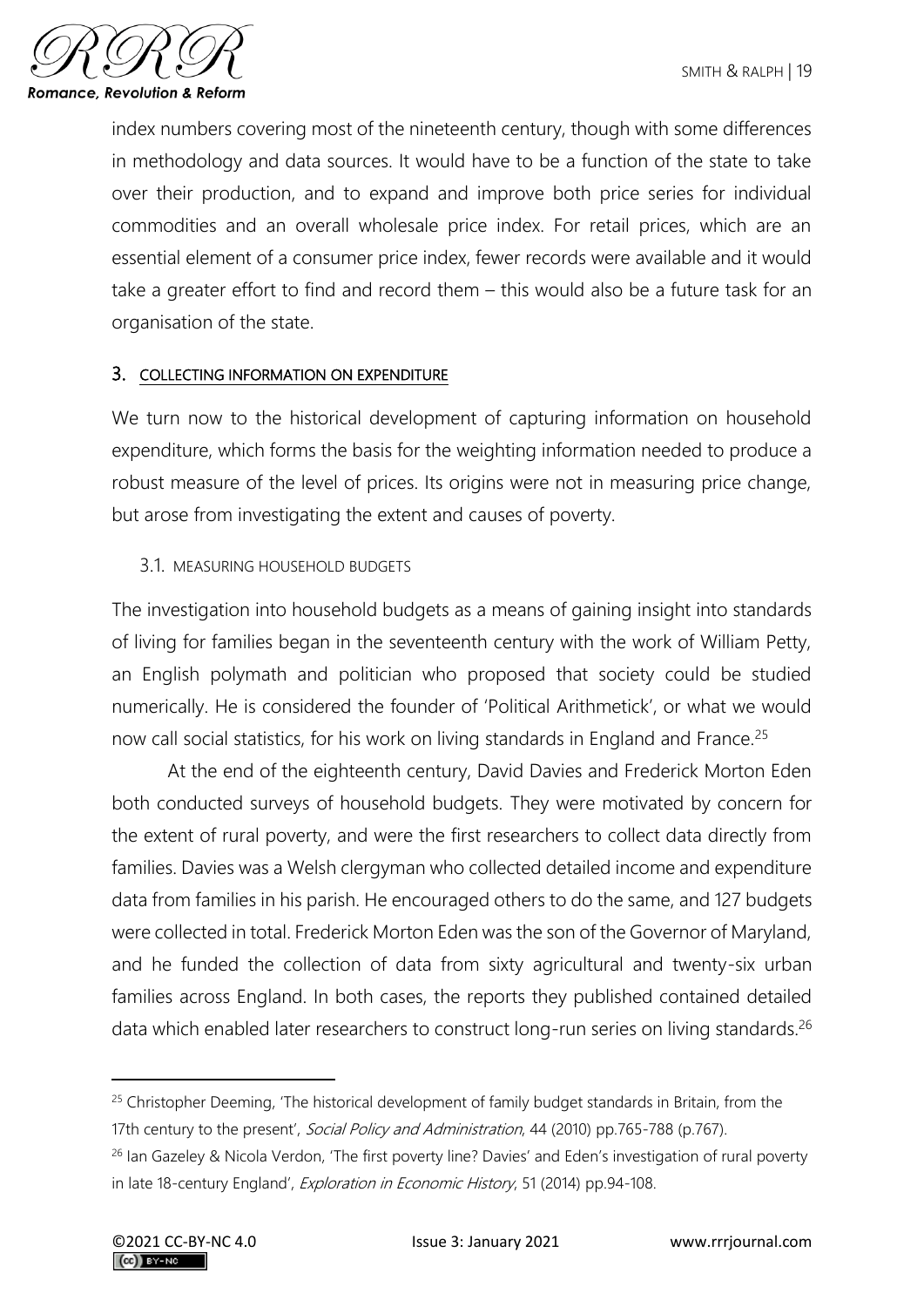

The work of both these pioneering individuals showed the fragile existence of labouring families, who struggled to make ends meet even when in full time work. Both Davies and Eden argued that wages should be aligned with costs.<sup>27</sup>

In the first half of the nineteenth century, further systematic studies were carried out including one by William Neild, the mayor of Manchester. He organised the collection of nineteen household budgets in and around Manchester. His subsequent analysis showed that fluctuations in the prices of essentials such as bread left families struggling to afford food, and many were in debt to shopkeepers.<sup>28</sup>

The effects of the American Civil War in limiting the supply of raw cotton to Lancashire, the centre of cotton milling at the time, led the government's Medical Officer of Health, Sir John Simon, to ask the social reformer and physician, Dr Edward Smith, to investigate the impact on Lancashire families in 1861. Specifically, he was asked to ascertain the 'least outlay of money to procure food enough for life'.<sup>29</sup> Smith formulated a 'minimum dietary standard' and explored whether the food purchased by families was sufficient to meet this standard. As well as collecting data in Lancashire, over the following two years, Smith supervised a wider collection of income and expenditure data for 370 households. He found that the average diet fell below the minimum dietary standard and provided evidence for widespread poverty among the poorer working class.<sup>30</sup>

Despite the growing evidence for poverty at the lower end of the income scale, there was also evidence of improvements in the average income of households when the prices of essential items were taken into account. In the years 1882-1899, money wage rates grew at an estimated 0.92% per year; however, prices also fell in this period, as a result of increased imports, particularly wheat from North America.<sup>31</sup> This led to sharp reductions in the price of bread, which halved over this period. The result for

<sup>27</sup> Deeming, p.769.

<sup>&</sup>lt;sup>28</sup> Wm. Neild, 'Comparative statement of the income and expenditure of certain families of the working class in Manchester and Dukinfield, in the years 1836 and 1841', Journal of the Statistical Society of London, 4 (1842) pp.320-334.

<sup>&</sup>lt;sup>29</sup> Carleton B. Chapman, 'Edward Smith (?1818-1874) - physiologist, human ecologist, reformer', Journal of the History of Medicine and Allied Sciences, 22 (1967) pp.1-26.

<sup>30</sup> Deeming, p.770.

<sup>&</sup>lt;sup>31</sup> Charles Feinstein, 'What really happened to real wages?: trends in wages, prices, and productivity in the United Kingdom, 1880-1913', The Economic History Review, 43 (1990) pp.329-355, Table 4.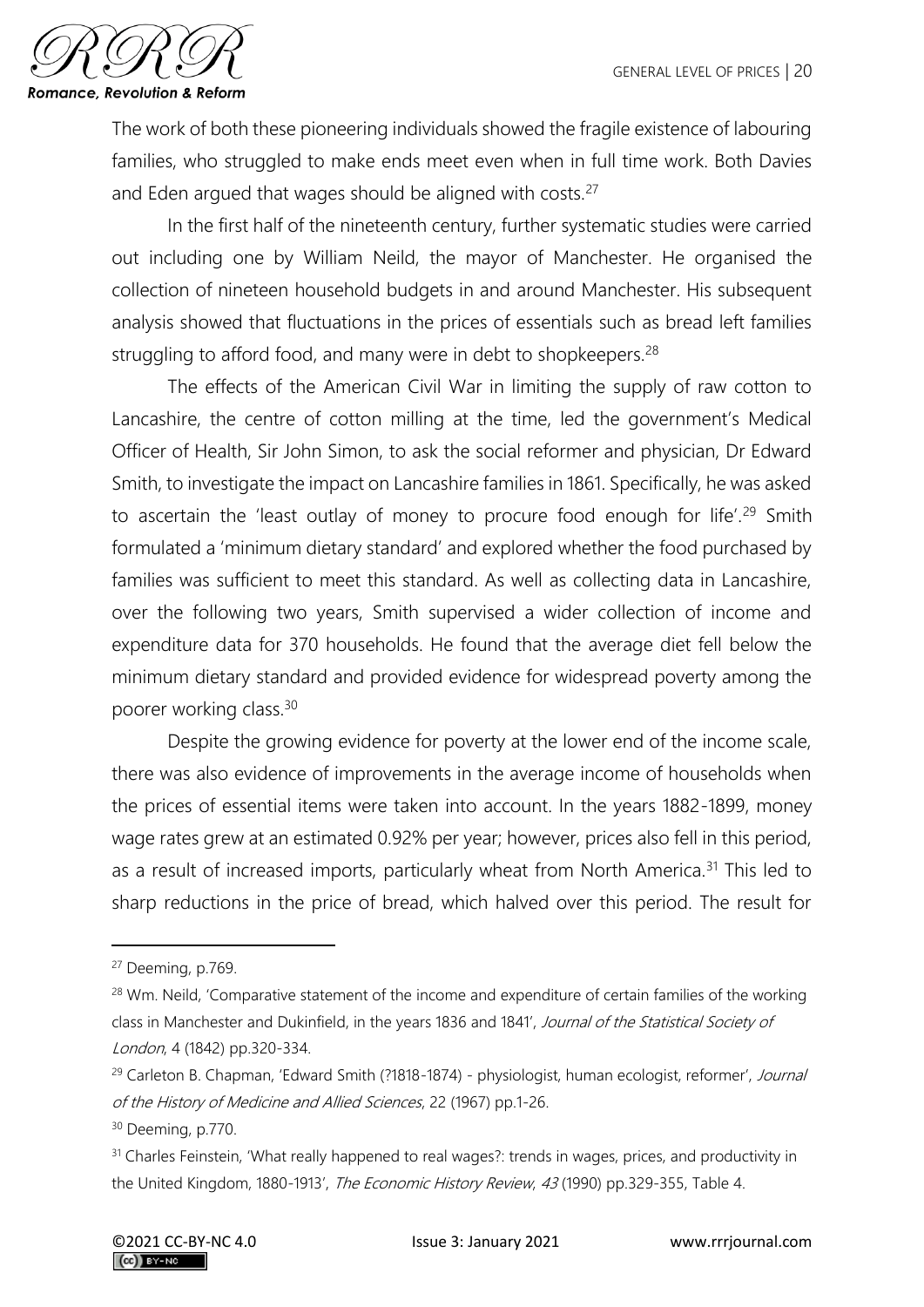

average real wages—that is, wages adjusted for the change in prices—was an estimated increase of 1.58% per year.<sup>32</sup>

Although there was advancement in the overall standard of living for many working people in the latter decades of the nineteenth century, the state of the poorest was of increasing concern to social reformers. In the Victorian state, there were three approaches for dealing with poverty: self-help, charity and the provisions of the Poor Law. All three were considered by many to be inadequate.<sup>33</sup> The limited official figures of the time indicated that 2-3% of the population were classified as paupers, a percentage which had declined from 5% in 1850.<sup>34</sup> While some believed that the rising real wages and the decline in pauperism indicated that poverty was no longer a major issue, others did not accept this, and believed the pauperism figure to considerably underestimate the true extent of poverty. To resolve this conflict, it was recognised that comprehensive, empirical studies would be the best way of deciding between what were largely impressionistic views.<sup>35</sup>

The work of the social reformers Charles Booth and Seebohm Rowntree contributed to building this empirical evidence base. Charles Booth was a businessman with a deep interest in social issues; he undertook his famous survey of households in London employing a team of social investigators. Booth's investigations used existing information and the opinions of officials who knew families as well as data collected by his researchers to determine a classification of degrees of want. The results were published in four editions. The first edition comprised two volumes and was entitled: Life and Labour of the People, published in 1889.<sup>36</sup> The fourth edition extended to seventeen volumes and was entitled: Life and Labour of the People in London, published in 1902-3.<sup>37</sup> Charles Booth's inquiry is perhaps best known for the maps of London showing levels of poverty and wealth street by street. The study indicated that about 30% of the studied population in London was living in poverty. This was a

 $32$  Ibid.

 $33$  Martin Pugh, *State and society – a social and political history of Britain 1870-1997*, 2nd edn (London: Arnold Publishers, 1999) p.48.

 $34$  George R. Boyer & Timothy P. Schmidle, 'Poverty among the elderly in late Victorian England', The Economic History Review, 62 (2009) pp.249-278.

<sup>&</sup>lt;sup>35</sup> Ian Gazeley, Poverty in Britain, 1900–1965 (Basingstoke: Palgrave MacMaillan, 2003).

<sup>&</sup>lt;sup>36</sup> Charles Booth (ed.), Life and Labour of the People, 1st edn (London: Williams & Norgate, 1889).

<sup>&</sup>lt;sup>37</sup> Charles Booth (ed.), *Life and Labour of the People in London* (London: Macmillan & Co., 1902-3).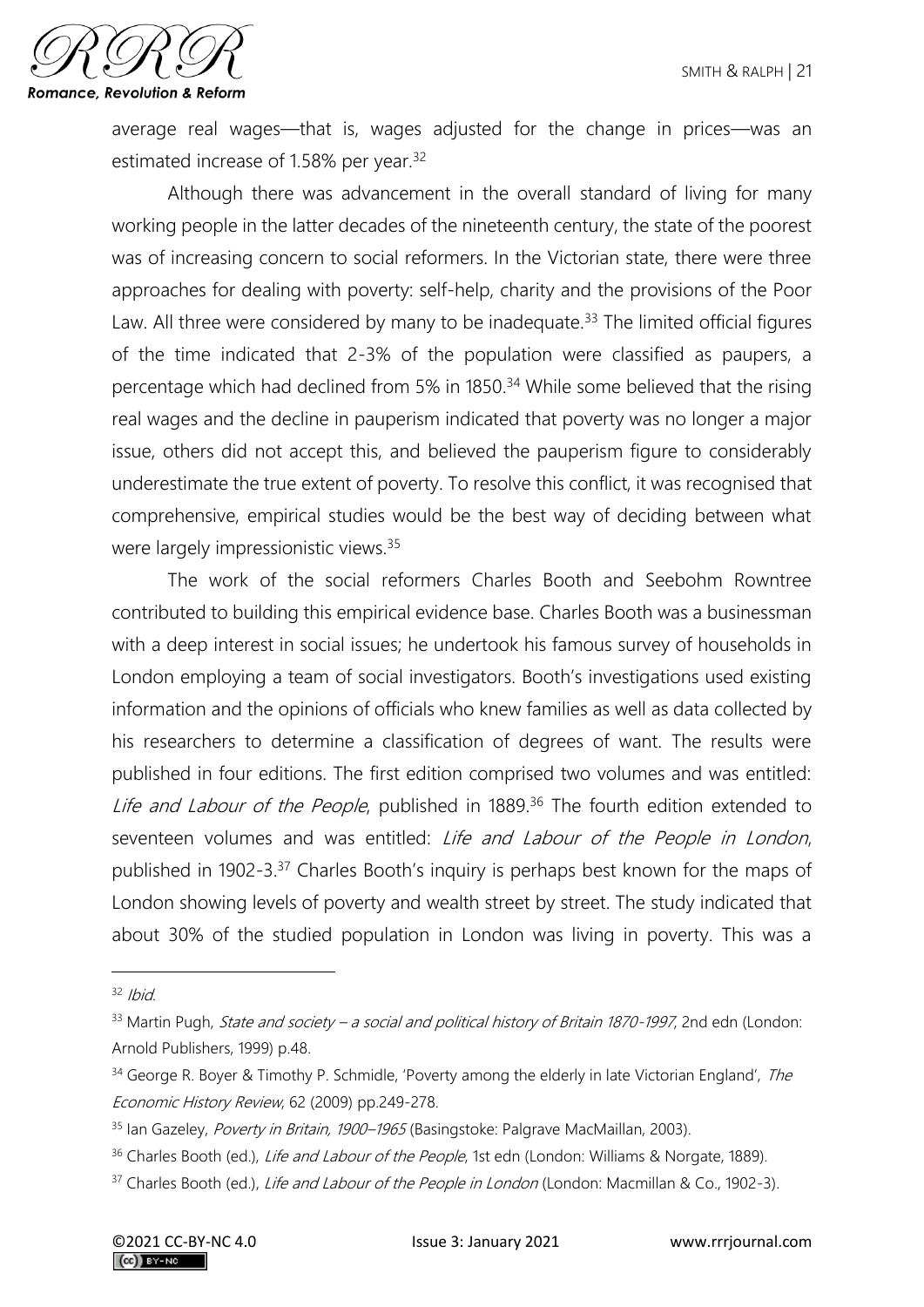

startling result and led to speculation as to whether similar results would be found elsewhere.<sup>38</sup>

Seebohm Rowntree was the second son of Joseph Rowntree and went into the Rowntree confectionery business. As well as his business interests, he was also concerned about the state of the poorest in society. Rowntree set out to investigate the question of whether Booth's figure for the extent of poverty applied elsewhere by examining the situation in his home city of York in 1899. His method differed to Booth's – he went to considerable effort to rely less on impressions and more on directly captured data on household finances. Rowntree's researchers carried out a house-tohouse survey of all working class households, but excluded households which kept servants. In total, data was captured from 11,560 households and 46,754 people – a significant proportion of the whole population of York, which stood at 75,812.<sup>39</sup> From this data, he also produced a classification of the degree of want of households. The results were published in *Poverty, A Study of Town Life* and showed that 28% of households in York were living in poverty - a similar number to Booth's figure for  $L$ ondon  $40$ 

As well as the social and political implications of their work, the approach taken by Booth and Rowntree was highly influential in other ways, advancing the systematic study of household budgets and the field of social science research in general. Taken together, the work of Booth and Rowntree not only established figures for households in poverty in two different areas of England, but also indicated that the causes of poverty mainly lay outside the control of the individuals affected. Rowntree established the concept of a 'poverty line', a major development in the understanding of poverty that still influences policy today.<sup>41</sup>

While the work of Booth and Rowntree was highly influential, it was also difficult to extend it further to other towns and cities. The sheer effort involved in capturing data from every household in a location made wider investigations impractical.

<sup>&</sup>lt;sup>38</sup> E.P. Hennock, 'The measurement of urban poverty: from the metropolis to the nation, 1880-1920', Economic History Review, 40 (1987) pp.208-227.

<sup>39</sup> Gazeley, Poverty, p.25.

<sup>&</sup>lt;sup>40</sup> B. Seebohm Rowntree, *Poverty: a study of town life* (London: Macmillan & Co. Ltd., 1901); Hennock. <sup>41</sup> Pugh pp.47-48.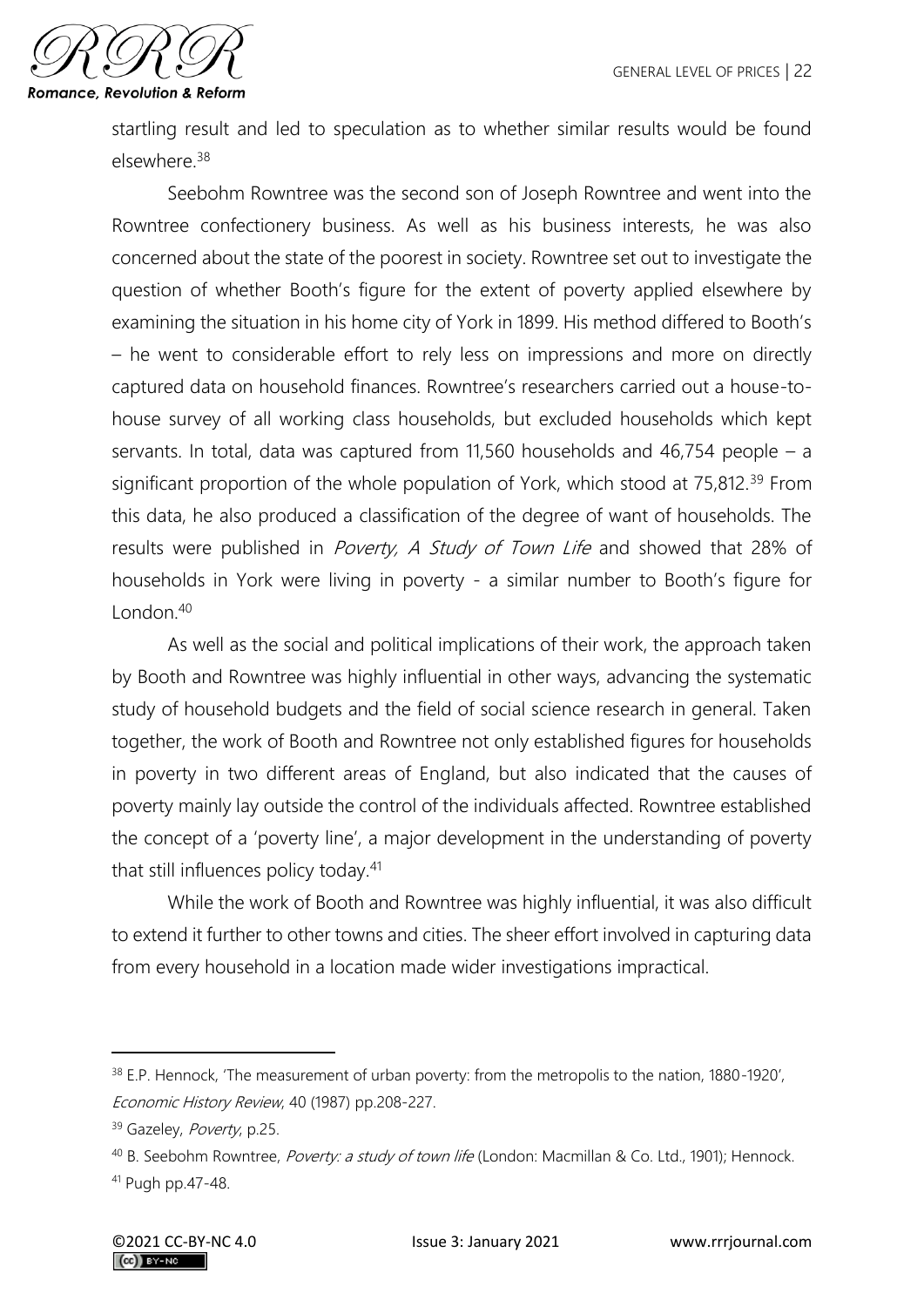

## 3.2. WEIGHTS AND BASKETS

The developments in the collection and analysis of data on household budgets in most of the nineteenth century reflected the process of the compilation of prices. This work was undertaken by individuals with a particular interest in the topic, and although some of the datasets were quite substantial, they were ultimately limited by the energy and resources which those individuals could bring to bear on the problem. The publication of the information made data about household budgets accessible by the standards of the day. But it would require a leap of understanding to use these data to provide the weights from which a *weighted* price index could be calculated. The need for weights in a price index had been acknowledged by Young, Sauerbeck and particularly Lowe, but it was not accepted practice that a price index needed to use weights, and nearly all the series produced during the nineteenth century were unweighted. Only Sauerbeck undertook some limited analysis of the effects of weights in his index.<sup>42</sup>

Similarly, only rudimentary thought had been given to what items should be included. Some choices such as corn and bread were self-evident and straightforward because of their great economic importance, but in many cases the indices were constructed more on the basis of what prices were available than on a critical choice of prices to assemble. Sauerbeck however gave a rationale for the commodities included in his index, though also noting that not all the data which he would have liked to include were available:

Only such commodities have been included in the tables the value of which in the United Kingdom (production and imports) of late amounted to about a million £ or more; smaller articles have been excluded, but a few important ones like wine, spirits, and tobacco, had to be left out, as no reliable data were obtainable. <sup>43</sup>

This was an early recognition of the need for a defined basket of commodities representing the majority of the transactions in the economy.

<sup>42</sup> O'Neill et al., *Inflation*, p.335.

<sup>43</sup> Sauerbeck, p.632.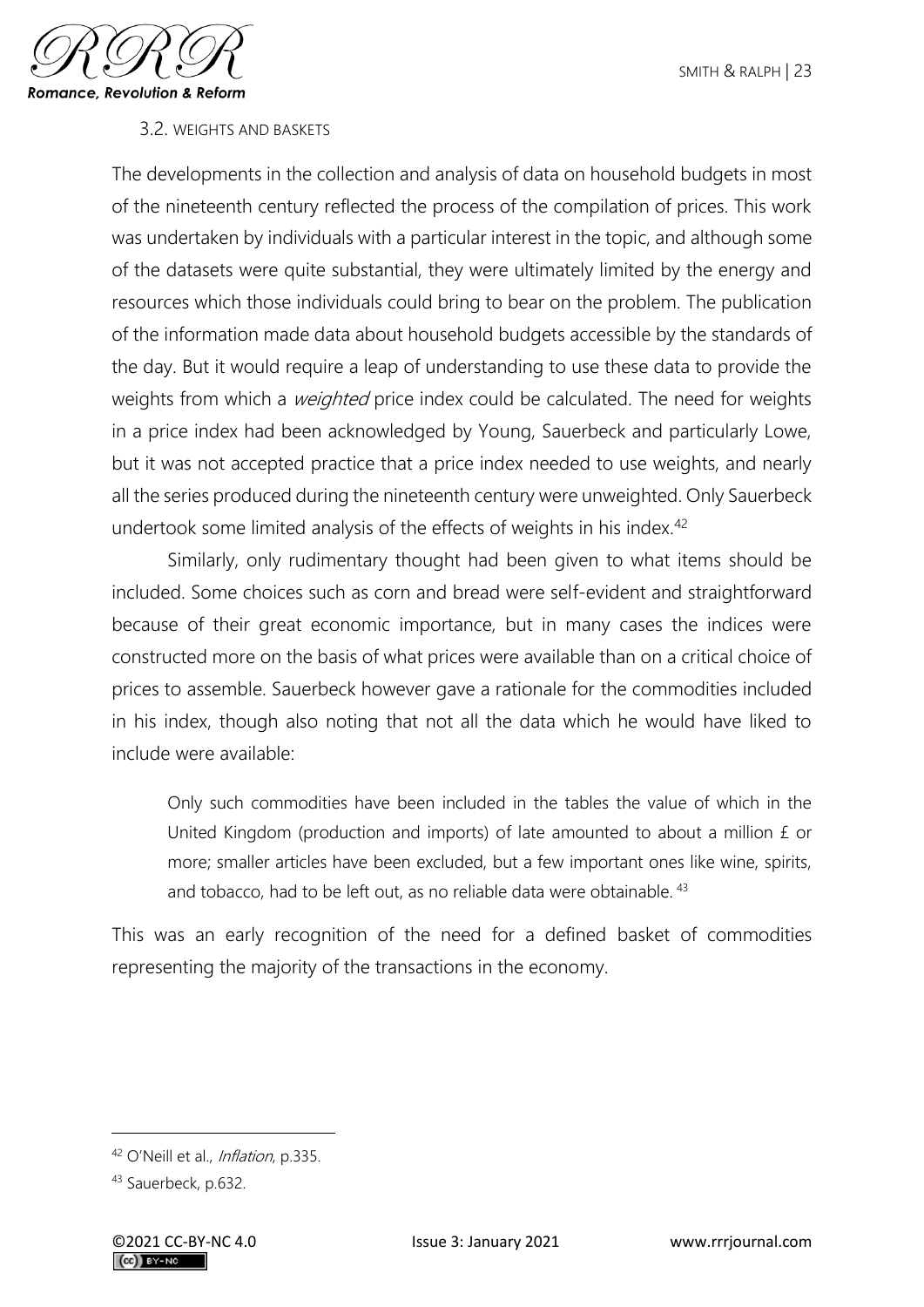

#### 4. THE IMPORTANCE OF DATA

#### 4.1. INCREASED POLITICAL PRESSURE

The late-Victorian period saw a drive for better statistics on both the labour market and the level of prices. The breakdown of industrial relations, the decline in the competitive performance of the British economy, and the rate of unemployment all drove the need for better data on the labour market. The debate on the extent of poverty, partly driven by the early findings of Booth and Rowntree, put pressure on the government to improve data on household income and expenditure and the retail prices of items purchased by working-class families.<sup>44</sup>

Before 1886, official statistics on prices and the labour market were spread out in the evidence for Royal Commissions and Select Committees and the annual reports of official organisations. Some were brought together in abstracts and compendia by the Board of Trade, but it was still challenging to locate data, and a number of influential individuals campaigned for better statistics.<sup>45</sup> The trade unionist, George Howell, made representations to the government in 1869 and wrote of the need for reliable statistics 'where the statesman, philanthropist, author, journalist or citizen can at all times obtain authentic information'.<sup>46</sup> He called for a comparison of the cost of living with wage rates over a number of years.<sup>47</sup> The Board of Trade also pointed out the defects in its own statistics.<sup>48</sup> The Treasury appointed an Official Statistics Committee to examine the issues in 1879, which endorsed the need for significant improvements. However, its tentative recommendations didn't result in any changes.<sup>49</sup> The Royal Statistical Society also applied pressure when its President, Sir Rawson Rawson, used his opening address

<sup>44</sup> Roger Davidson, 'Official labour statistics: a historical perspective', Journal of the Royal Statistical Society, Series A, 158 (1995) pp.165-173 (p.165-166).

<sup>45</sup> For more on the history of statistics at the Board of Trade see Hubert Llewellyn Smith, The Board of Trade (London: G.P. Putnam's Sons, 1928).

<sup>&</sup>lt;sup>46</sup> Roger Davidson, *Whitehall and the labour problem in late-Victorian and Edwardian Britain* (Kent: Croom Helm Ltd., 1985) p.80.

<sup>&</sup>lt;sup>47</sup> J.F. Wright, 'Real wage resistance: Eighty years of the British cost of living', Oxford Economic Papers, 36 (1984), pp.152-167 (p.167).

<sup>48</sup> Davidson, Whitehall, p.86.

<sup>49</sup> Davidson, *Whitehall*, ch.3.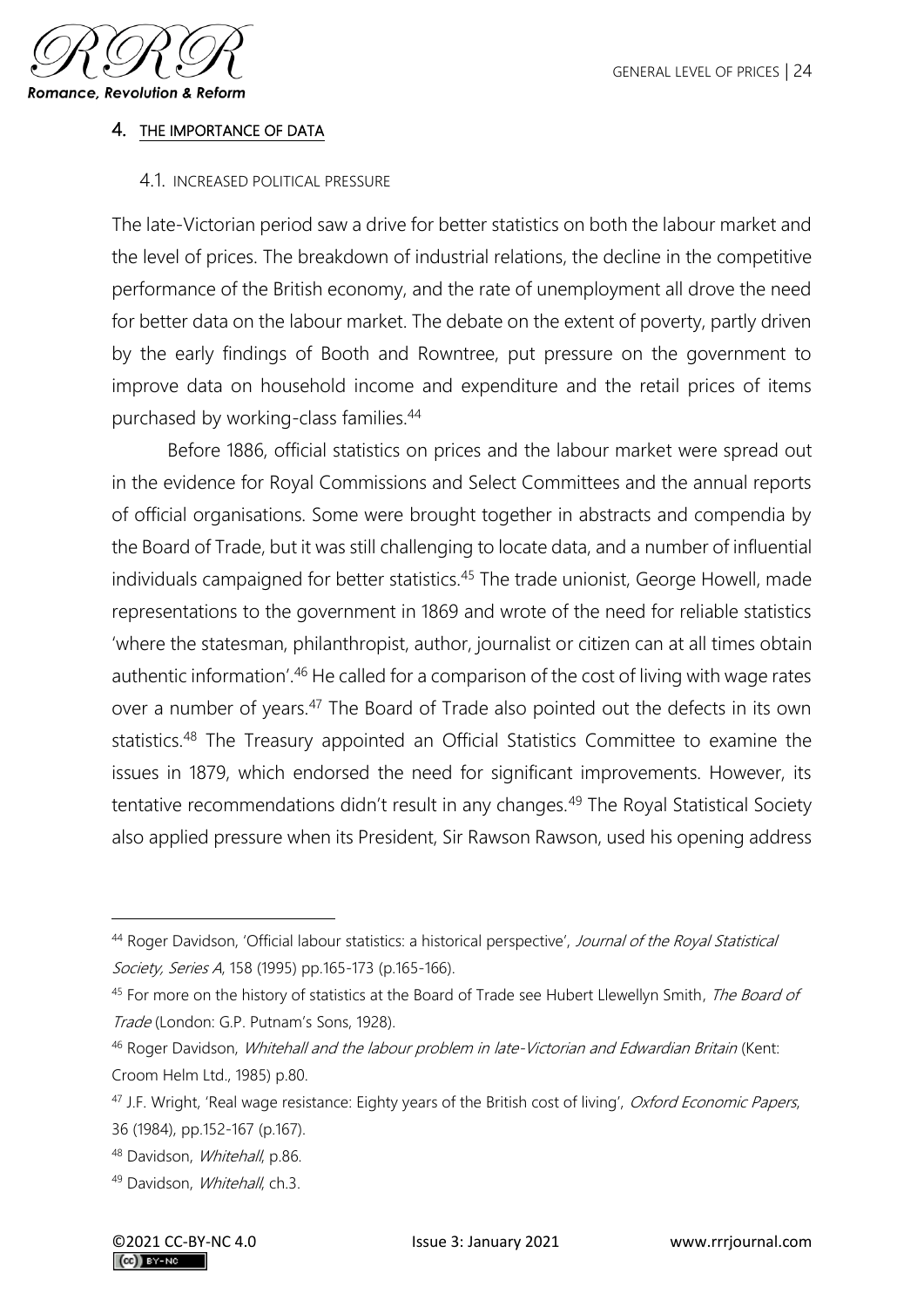

at the Jubilee Meeting of the Society to call for better statistics in line with developments made in the US and other countries.<sup>50</sup>

The Liberal MP for Northampton, Charles Bradlaugh, advocated the call for improved official statistics. In parliament, he proposed a resolution to 'ensure in this country a full and accurate collection and publishing of Labour Statistics' on 2nd March 1886.<sup>51</sup> Bradlaugh suggested that the work could be carried out by a central statistical department. The resolution was adopted. During the debate, the President of the Board of Trade, Anthony Mundella, reported that he had approached the Treasury for funding to improve labour statistics.<sup>52</sup>

The efforts to improve the provision of official statistics on labour and prices were ultimately successful, and the formation of a new Labour Bureau in the Board of Trade was announced in September 1886. The Board of Trade accepted the call from Parliament for 'information on prices, production and the cost of living'. In August 1886, they published a note setting out what they had committed to in five categories, which included bringing together relevant statistics from the past fifty years of reports, fuller statistics on wages and hours of working, and details of prices and the cost of living – it was a substantial commitment.<sup>53</sup>

## 4.2. THE BOARD OF TRADE EXPENDITURE REPORT (1889)

After the resolution of the Commons (see section 4.1), the Board of Trade turned its attention to expenditure patterns with a preliminary study published in 1889.<sup>54</sup> The Memorandum which opens this report says the importance of this topic 'is manifest', but the Board of Trade noted that competing priorities had meant that this line of research was at an early stage, and even suggested that 'a special investigation is

<sup>50</sup> Rawson W. Rawson, 'Opening Address, Jubilee Meeting of the Statistical Society', Journal of the Statistical Society of London, Jubilee Volume (1885) pp.1-13 (p.10-11).

<sup>51</sup> Hansard, vol. 302, 2 Mar 1886 <https://api.parliament.uk/historic-hansard/commons/ 1886/mar/02/resolution-1#S3V0302P0\_18860302\_HOC\_161> [Accessed: 17 April 2020].  $52$  Ibid

<sup>&</sup>lt;sup>53</sup> 'Labour statistics. Copy of memorandum explaining the arrangements made by the Board of Trade for collecting and publishing statistics relating to labour', House of Commons papers, 48.2, (1886). 54 Board of Trade, Labour statistics: returns of expenditure by working men, C.-5861 (London: Her Majesty's Stationery Office, 1889).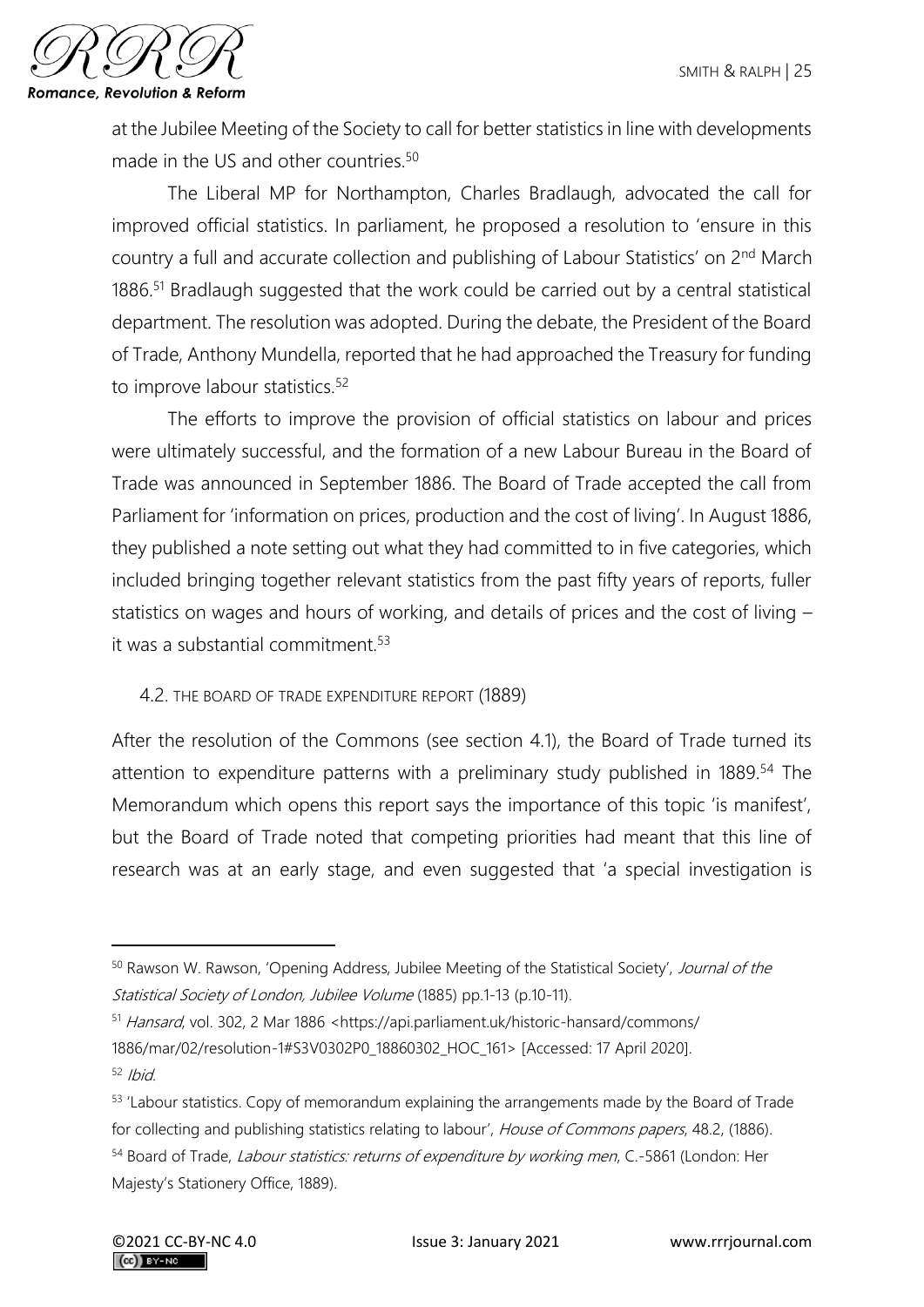

unnecessary' because (wholesale) prices and index numbers derived from them were widely published.

Nonetheless, they attempted to gather information on balance sheets. The response rate was very low – less than 5% of questionnaires were returned. But the Board of Trade took the radical step of reproducing the information from all thirty-four usable responses, without statistical editing. Previous studies were over-edited, and therefore risked providing an idealised view in line with the researcher's preconceptions.

The report contains a translation of the introduction to Ignaz Gruber's *Die* Haushaltung der arbeitenden Klassen (1887) which includes a review of nineteenthcentury attempts at collecting expenditures from the working classes. It is interesting to note that Gruber exhorts 'agricultural societies, […] chambers of commerce, […] industrial societies, and […] societies of the working classes' to gather expenditure information (in his case referring specifically to Austria), and does not suggest that the statistical arm of government has any role (though he has previously discussed the useful role played by statistical offices in Prussia and Germany). Therefore, at this time it was clearly not part of general expectations that this information should be collected (and used) by governments.

## 4.3. THE BAAS REPORTS

Section 2.1 described the important contribution of Joseph Lowe, who set out the broad approach to producing a measure of the level of prices in his 1823 book, and section 2.2 described the efforts of a few individuals to collect wholesale prices and create basic index numbers of overall prices. However, it was clear that there were still many aspects of producing a measure that needed to be decided. To try to better specify the practical steps, a Committee was brought together by the British Association for the Advancement of Science. The Committee, which was founded 'for the purpose of investigating the best methods of ascertaining and measuring the Variations in the Value of the Standard of Money', first met in 1887. The members included notable figures from the economics community, including Alfred Marshall and Robert Palgrave,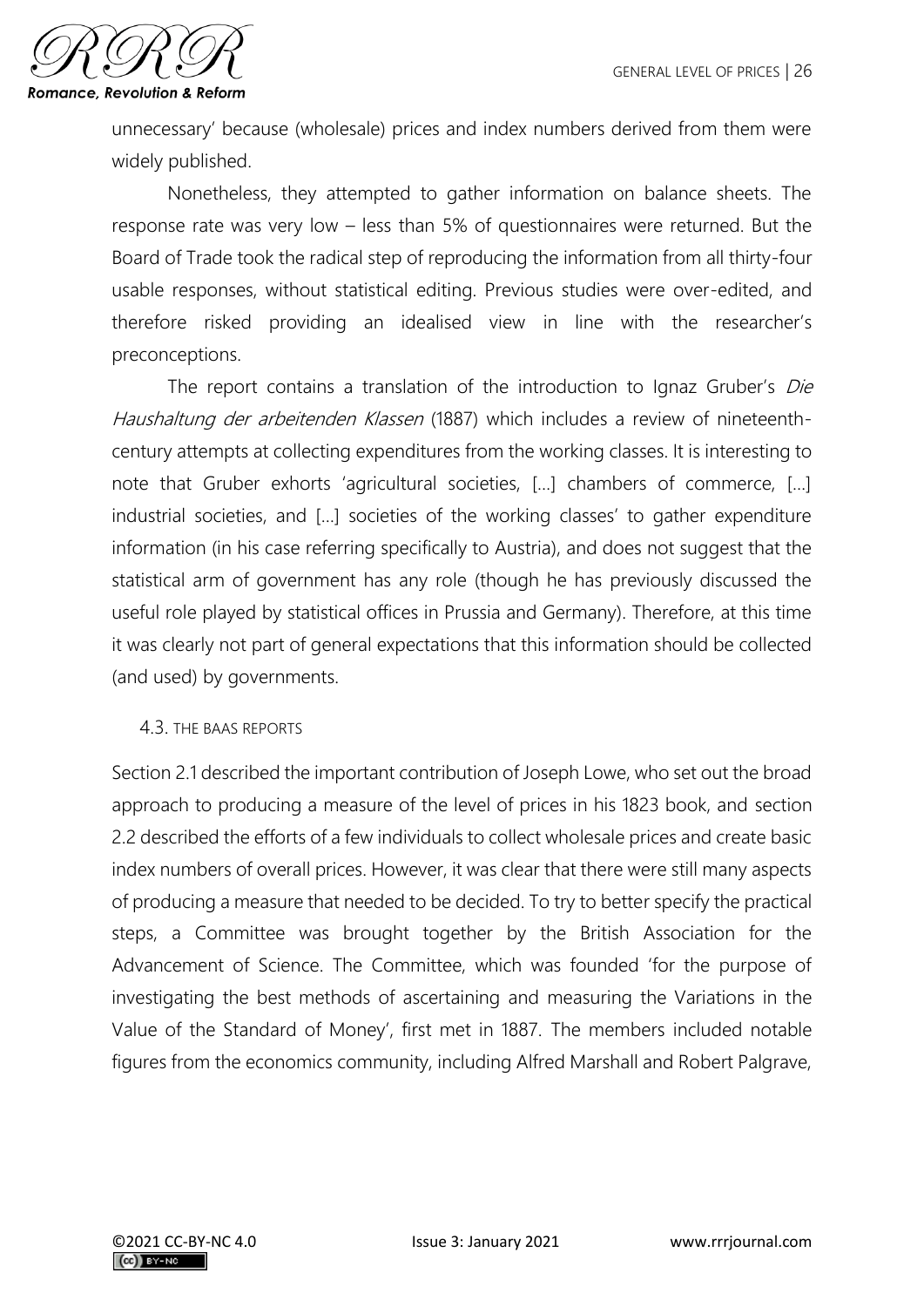

with Francis Edgeworth acting as secretary. The Committee issued reports each year from 1888 to 1891.<sup>55</sup>

The Committee considered a wide range of questions, including which commodities to incorporate in a measure, how weighting should be applied, the data needed and how to combine that data in a formula to produce index numbers. They also reviewed notable work carried out over the previous half century. The first report described the degree of challenge, and it noted that 'those who have entered on such discussions, like the notaries of speculative philosophy, may have found no end in wandering mazes lost'.<sup>56</sup> The Committee's findings were set out in their four annual reports. While they didn't give precise instructions on questions such as which commodities to include in a measure, they did specify principles which they hoped would benefit future producers of a 'monetary standard'. In the final report, presented in 1890, they gave a clear steer that a new or existing department of state should be

<sup>&</sup>lt;sup>55</sup> F.Y. Edgeworth, 'Report of the committee, consisting of Mr. S. Bourne, Professor F.Y. Edgeworth (Secretary), Professor H.S. Foxwell, Mr. Robert Giffen, Professor Alfred Marshall, Mr. J.B. Martin, Professor J.S. Nicholson, Mr. R.H. Inglis Palgrave, and Professor H. Sidgwick, appointed for the purpose of investigating the best method of ascertaining and measuring variations in the value of the monetary standard', in Report of the fifty-seventh meeting of the British Association for the Advancement of Science (London: John Murray, 1888) pp.247-301; F.Y. Edgeworth, 'Third report of the committee, consisting of Mr. S. Bourne, Professor F.Y. Edgeworth (Secretary), Professor H.S. Foxwell, Mr. Robert Giffen, Professor Alfred Marshall, Mr. J.B. Martin, Professor J.S. Nicholson, Mr. R.H. Inglis Palgrave, and Professor H. Sidgwick, appointed for the purpose of investigating the best method of ascertaining and measuring variations in the value of the monetary standard', in Report of the fifty-ninth meeting of the British Association for the Advancement of Science (London: John Murray, 1890) pp.133-164; F.Y. Edgeworth, 'Fourth report of the committee, consisting of Dr. Giffen (Chairman), Professor F.Y. Edgeworth (Secretary), Mr. S. Bourne, Professor H.S. Foxwell, Professor Alfred Marshall, Mr. J.B. Martin, Professor J.S. Nicholson, Mr. R.H. Inglis Palgrave, and Professor H. Sidgwick, appointed for the purpose of investigating the best methods of ascertaining and measuring variations in the value of the monetary standard', in Report of the sixtieth meeting of the British Association for the Advancement of Science (London: John Murray, 1891) pp.485-488; Robert Giffen, 'Second report of the committee, consisting of Mr. S. Bourne, Professor F.Y. Edgeworth (Secretary), Professor H.S. Foxwell, Mr. Robert Giffen, Professor Alfred Marshall, Mr. J.B. Martin, Professor J.S. Nicholson, Mr. R.H. Inglis Palgrave, and Professor H. Sidgwick, appointed for the purpose of investigating the best method of ascertaining and measuring variations in the value of the monetary standard', in Report of the fifty-eighth meeting of the British Association for the Advancement of Science (London: John Murray, 1889) pp.181-232. <sup>56</sup> Edgeworth (1888) p.248.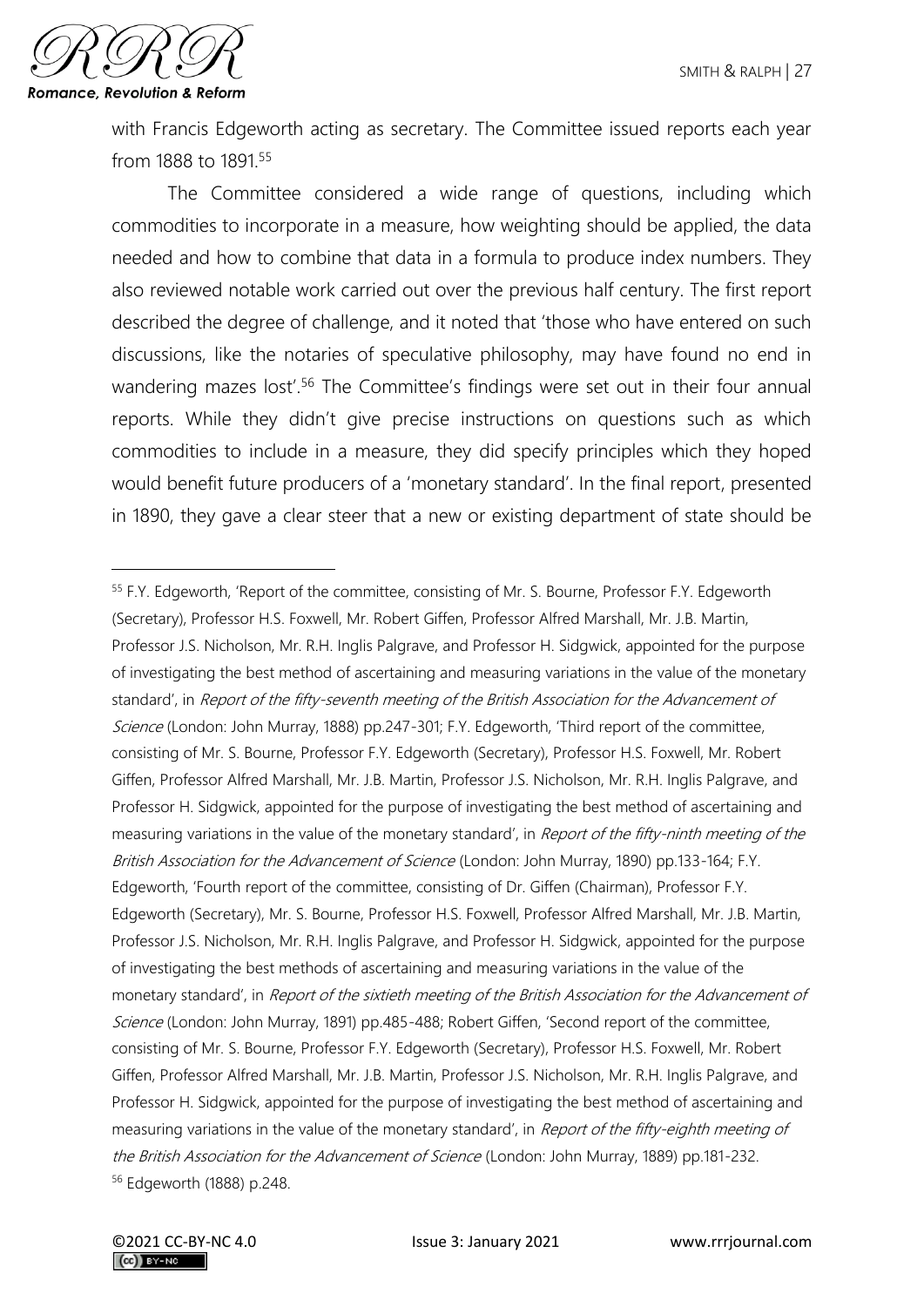

responsible for collecting and publishing prices and calculating one or more index numbers for the monetary standard at least once a year. A draft proposal was created for the calculation of an official measure in the form of an index number. The report also gave an example of the use of such measures, suggesting that all contracts for money in a given year could be linked to the value of the monetary standard. This was a recommendation for what we would now call indexation of contract terms.

The department of state that took up the calculation of these index numbers was the Board of Trade, but not for some years, as section 4.4 explains. However, the reports of the BAAS Committee were summarised in Appendix 2 of the Board of Trade's Report on Wholesale and Retail Prices from 1903.<sup>57</sup> The value of the reports was acknowledged by the Board of Trade, and it helped them to move towards an official measure.

4.4. HIATUS IN THE 1890S

Despite the commitment made by the Board of Trade in 1886, only limited progress was made at first. This lack of progress on working class expenditure and the cost of living was to continue through the 1890s. Why was this? The actions of the Treasury were a major factor.<sup>58</sup> Throughout the period 1886-1914, the Treasury resisted the expansion of official statistics both as a means of limiting expenditure, and from its derogatory view of statisticians:

the collecting and digesting of public statistics is a duty that should be carefully watched and guarded in order that it may not degenerate into extravagance. There is a dangerous tendency to magnify work and extend functions beyond the limits required at once by economy and expediency.<sup>59</sup>

The Treasury also opposed the appointment of professional statisticians, for two reasons. Firstly, it considered statistical enquiries to be 'mechanical work' suitable for junior administrators; secondly, statistical enquiries might uncover justification for additional government expenditure. The former objection presented a wholly inaccurate description of the statistical skills of the staff in the Labour Department, and

<sup>57</sup> Board of Trade, Wholesale and retail prices, pp.429ff.

<sup>58</sup> Wright, p.166.

<sup>59</sup> Davidson, Whitehall, p.169.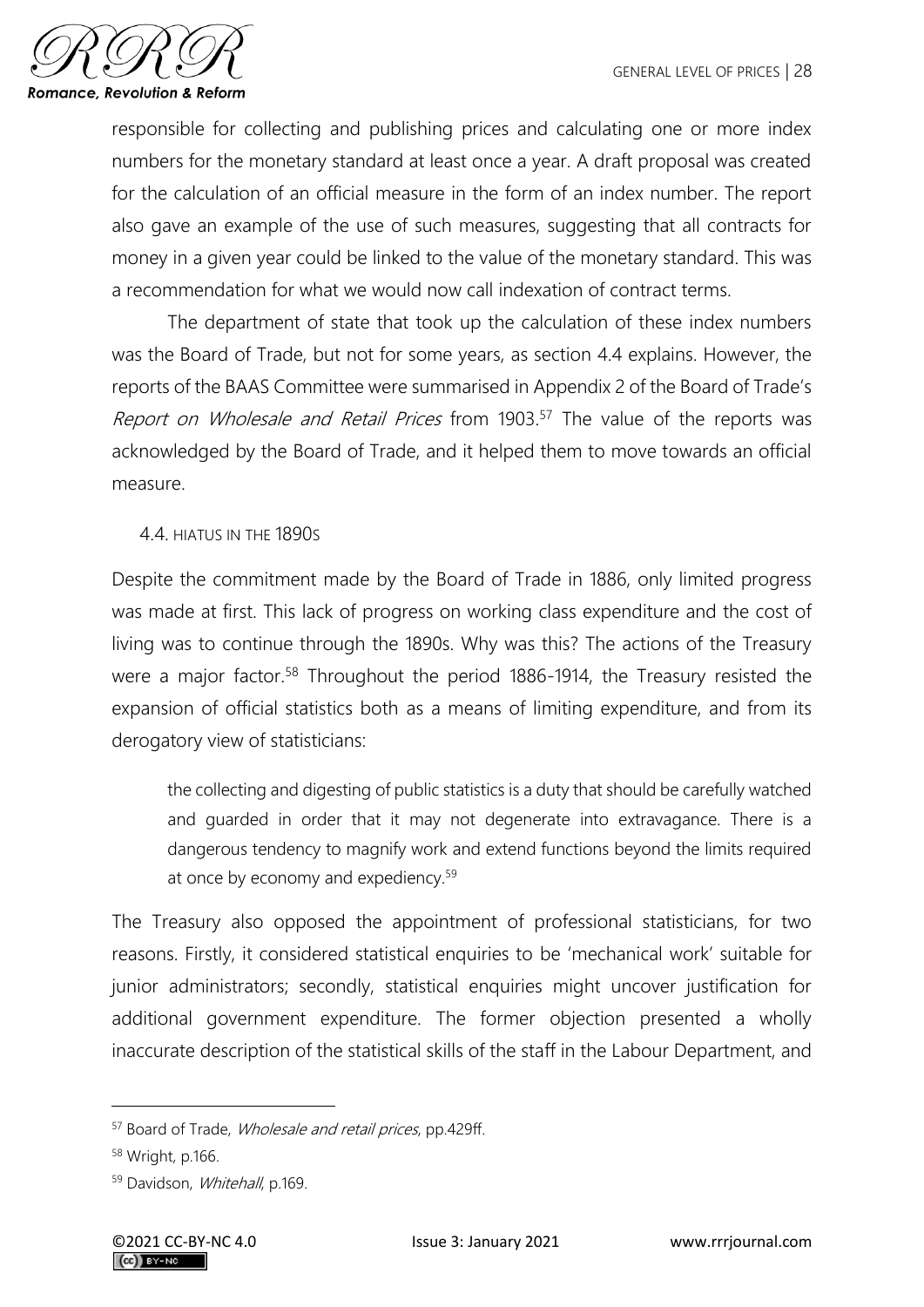

Llewellyn Smith still felt the need to fight for the skill and professionalism of official statisticians when he wrote his history of the Board of Trade in 1928.<sup>60</sup> If there was a valid criticism to be made of the Labour Department at the time, it was that despite engaging consultants conversant with the latest developments in statistical and sampling theory, the Labour Department was slow to adopt these methods itself.<sup>61</sup> The Treasury also limited statistical capability through tight control of the budget allocation. Although the Labour Bureau was expanded to become a Labour Department in 1893, the number of staff allocated to labour statistics shows how limited the capabilities of the Labour Department were. At its inception, there was only one senior member of staff and eleven junior staff working on labour statistics and the cost of living – that covered producing statistics on industrial disputes, wage rates, hours and earnings as well as working class expenditure and the cost of living. The numbers grew slowly, reaching three senior staff and eighteen others in 1900.<sup>62</sup>

Apart from the small scale Board of Trade enquiry into household expenditure of working class families described in section 4.2, the only other notable enquiry was carried out by the Commissioner of Labor from the United States, who organised the collection of expenditure data from 1,024 families in Great Britain for the purpose of comparing expenditure across countries.<sup>63</sup>

## 5. THE STATE TAKES AN INTEREST

5.1. BOARD OF TRADE REPORTS

The priorities changed in 1903, when the Prime Minister, Arthur Balfour, asked for data on wages, the cost of living and comparisons with other countries.<sup>64</sup> These statistics

63 Sixth annual report of the Commissioner of Labor (Washington, Government Printing Office, 1891), p.605; Seventh annual report of the Commissioner of Labor, II (Washington, Government Printing Office, 1892) p.845; for more details see Christoph Conrad & Armin Triebel, 'Family budgets as sources for comparative social history: Western Europe U.S.A. 1889-1937', Historical Social Research / Historische Sozialforschung, 35 (1985), pp.45-66.

<sup>&</sup>lt;sup>60</sup> Llewellyn Smith, The Board of Trade, pp.209-210.

<sup>&</sup>lt;sup>61</sup> Davidson, Whitehall, pp.220-223; Davidson, Official labour statistics, p.168.

<sup>&</sup>lt;sup>62</sup> Davidson, Whitehall, p.105.

<sup>&</sup>lt;sup>64</sup> Rebecca Searle, 'Is there anything real about real wages? A history of the official British cost of living index, 1914–62', The Economic History Review, 68 (2015) 145-166 (p.147).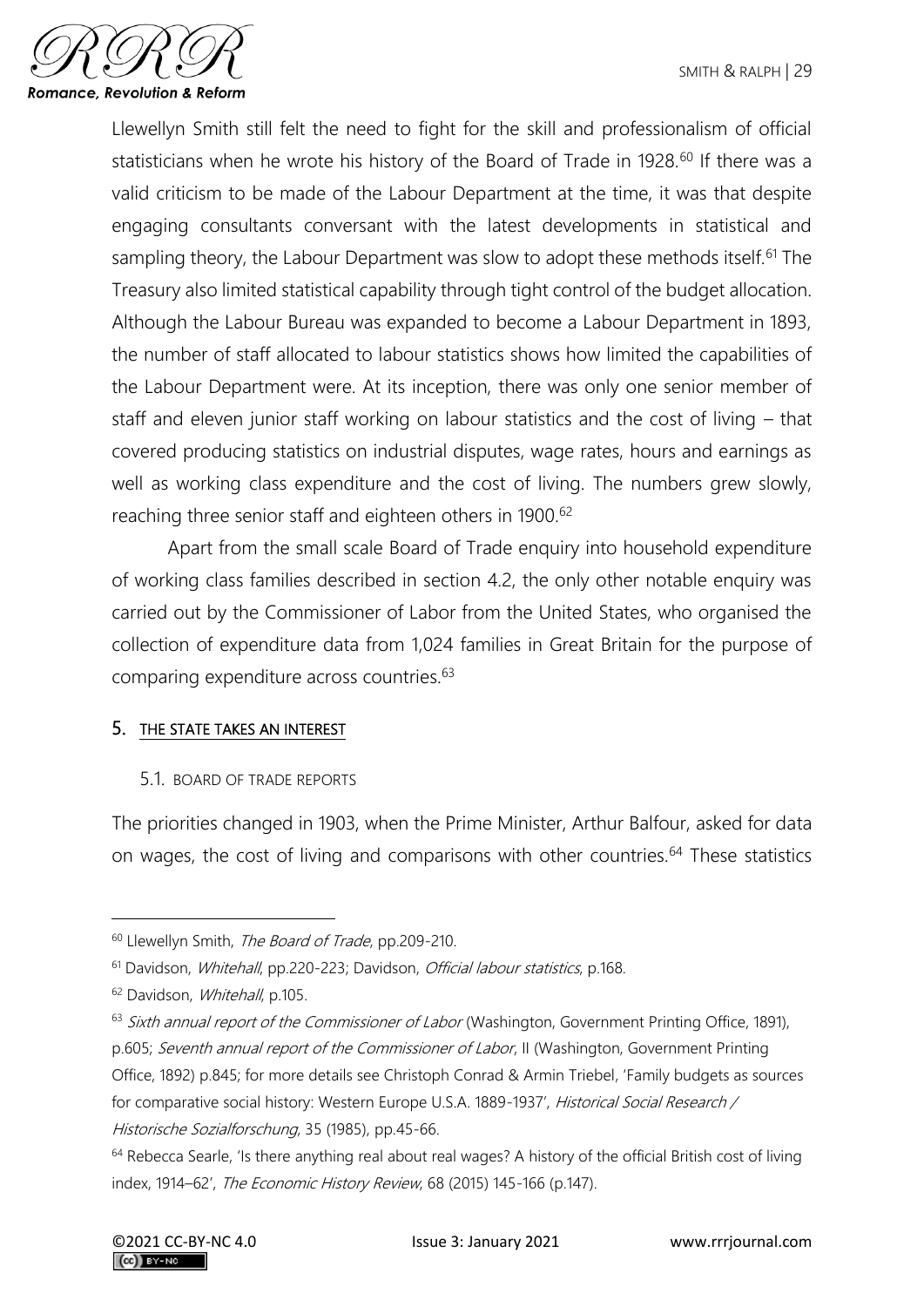

were to assist with the debate over free trade (the Tariff Reform campaign of 1903).<sup>65</sup> This led to two reports, published in quick succession, in August 1903. The second was a compilation of statistics comparing the economic situation in the UK with those of foreign countries, particularly France, Germany and the US.<sup>66</sup> It was commissioned rather by way of making some progress in response to repeated calls for a Royal Commission to investigate free trade, but it provided many statistics and little interpretation. Its outputs therefore generated more controversy than enlightenment.<sup>67</sup> It was also a challenge for the Board of Trade, who said:

If, however, we want to obtain a single series of figures representing accurately the average changes of General Prices or of Wages, or the comparative level of foreign Customs duties as a whole, we are at once embarrassed by the difficulty both of obtaining and of dealing with the required data.<sup>68</sup>

Nevertheless, this second report included some comparative information on prices in the UK and other countries. But it was the first of the 1903 reports that was the catalyst for a real interest in the provision of price information by the state. This 'Report on Wholesale and Retail Prices' gathered together in one place much of the research that had taken place during the long-nineteenth century, and made the best of putting it together to make a continuous series of wholesale prices for the UK covering that whole period.<sup>69</sup> It also, for the first time in an official publication, collated the available information on retail prices, which was at this stage rather sparse. Along with weighting information from the US Commissioner of Labor's study (see section 4.4), it was also used to create a retail price index for the years 1877-1901. This study was chosen so that the resulting statistics would be comparable internationally. However, there were several alternative choices for the weighting information which would have been more up to date, although they were all incomplete, with small samples and partial coverage,

<sup>&</sup>lt;sup>65</sup> A.W. Coats, 'Political economy and the tariff reform campaign of 1903', The Journal of Law and Economics, 11 (1968) pp.181-229.

<sup>&</sup>lt;sup>66</sup> Board of Trade, Memoranda, statistical tables, and charts prepared in the Board of Trade with reference to various matters bearing on British and foreign trade and industrial conditions. Cd. 1761 (London: His Majesty's Stationery Office, 1903b).

<sup>67</sup> Coats, pp.205-208.

<sup>&</sup>lt;sup>68</sup> Board of Trade, Memoranda, p.vii.

<sup>&</sup>lt;sup>69</sup> Board of Trade, *Wholesale and retail prices*.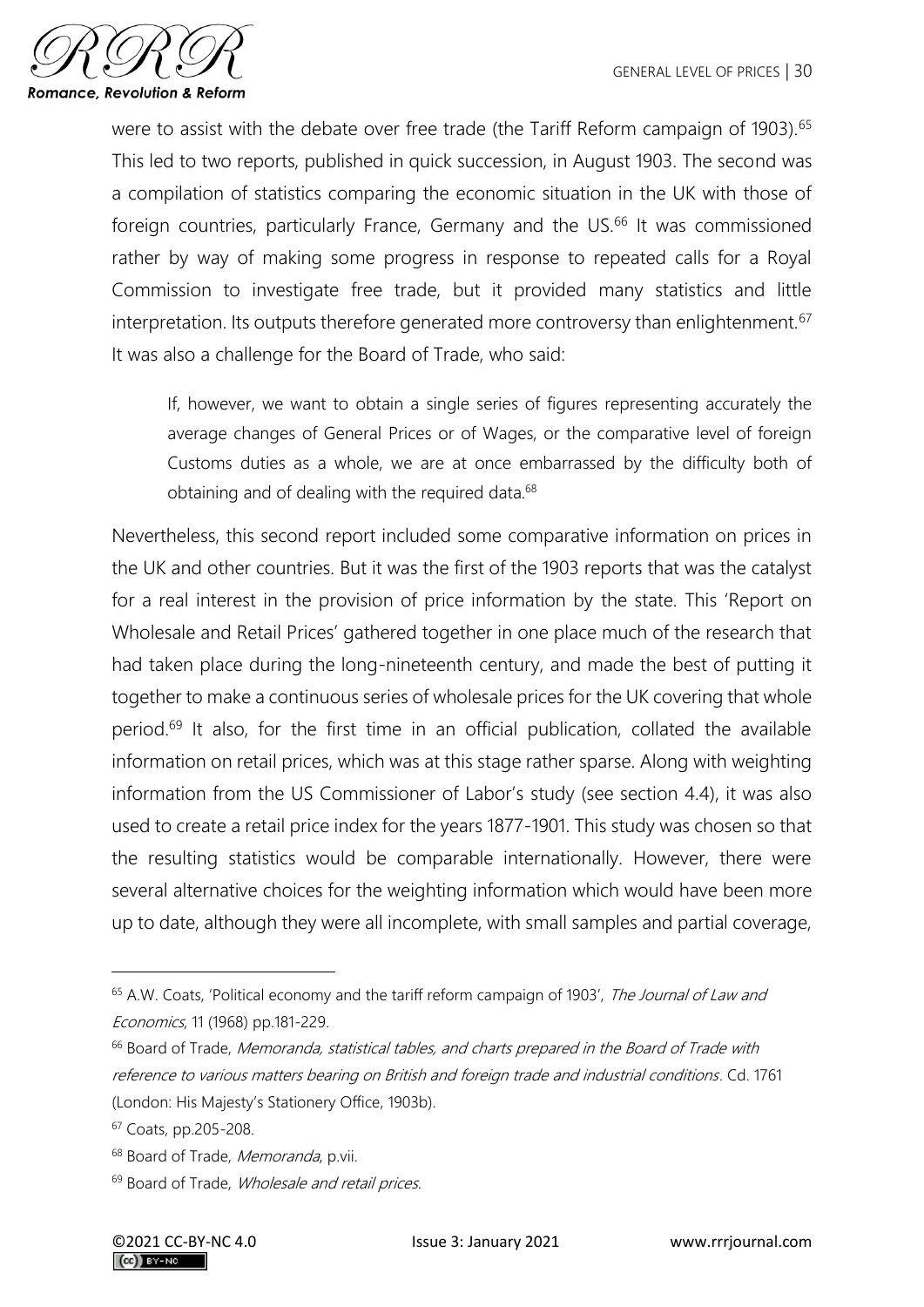

including a 1903 household expenditure survey run quickly by the Board of Trade.<sup>70</sup> The report was put together hurriedly, but it covered a range of sources and made recommendations on the ways in which indices should be calculated, building strongly on the work of the BAAS committee (section 4.3) in setting out the theoretical basis for calculating price indices.<sup>71</sup> Indeed, the use of index numbers, hitherto mainly used in comparing prices, was extended to other measures in the second report, and it is doubtless the proximity of the development of these reports which suggested this use.<sup>72</sup>

The inadequacy of household expenditure data for the purpose of constructing a retail price index was apparent. The 1903 survey had been run very quickly, had weaknesses in its design, and a very poor response rate, all of which led to considerable doubts about the quality of the estimates derived from it. It was therefore quickly followed by a further, much more successful survey in 1904, with the results published in an updated *Second Series of Memoranda*.<sup>73</sup> At this stage the machinery of state had been engaged, and further consolidation was not long in coming, with additional surveys of household expenditure, retail prices and rents in 1905 and 1913.<sup>74</sup> This activity meant that the UK was well-placed at the start of the First World War to introduce the first regularly calculated, national index of retail prices: the Cost of Living Index. For details of the subsequent evolution of the retail price measures, see Searle (2015), O'Neill *et al.* (2017) and Ralph *et al.* (2020).<sup>75</sup>

## 5.2. SAMPLING

Booth and Rowntree both attempted essentially a complete enumeration of their defined study areas in collecting poverty information (see section 3.1). But this was not feasible as an approach to gathering evidence on which the condition of the whole

<sup>70</sup> O'Neill et al., Inflation, pp.99-103.

<sup>71</sup> Edgeworth (1888, 1890, 1891), Giffen (1889).

<sup>&</sup>lt;sup>72</sup> Board of Trade, Memoranda, pp.vii-viii.

<sup>73</sup> Board of Trade, Second series of memoranda, statistical tables, and charts prepared in the Board of Trade with reference to various matters bearing on British and foreign trade and industrial conditions. Cd. 2337 (London: His Majesty's Stationery Office, 1905); O'Neill et al., *Inflation*, section 5.4.

<sup>&</sup>lt;sup>74</sup> Board of Trade, *Cost of living of the working classes*, Cd. 3864 (London: His Majesty's Stationery Office, 1908); O'Neill et al., *Inflation*, sections 5.5-5.6.

<sup>&</sup>lt;sup>75</sup> Searle; O'Neill et al., *Inflation*; Jeff Ralph, Robert O'Neill & Paul A. Smith, The Retail Prices Index: A Short History (Cham, Switzerland: Palgrave Pivot, 2020) doi: 10.1007/978-3-030-46563-6.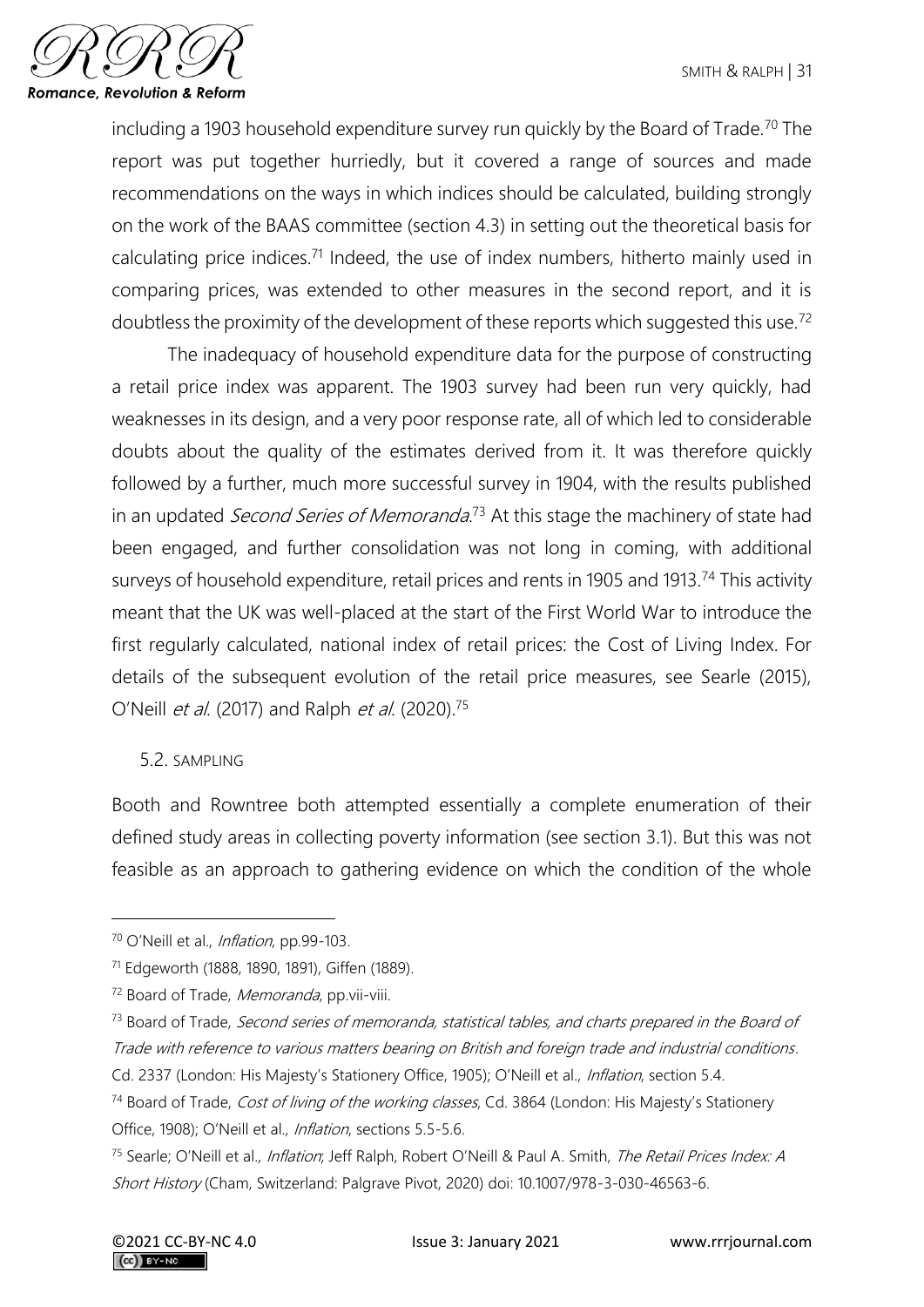

country could be deduced. There was considerable discussion of the generalisability of Rowntree's results.<sup>76</sup> The Board of Trade's 1903 and 1904 inquiries covered all parts of Britain and Ireland, but used a sampling process that was 'anything but random'.<sup>77</sup> The 1905 inquiry investigated rents and fuel as well as food prices, covering eighty-nine industrial towns in the UK as part of a multi-country investigation, where the Board of Trade also collected data in Germany, France, Belgium, and the US.<sup>78</sup> The UK component presented a national picture based on selected towns, which was a further step in generalisability, but involved a substantial effort in data collection, and did not use a process of randomised selection.<sup>79</sup>

Arthur Bowley was an academic at the London School of Economics and University College, Reading, and was interested in the application of sampling to the measurement of social conditions. He and Alexander Burnett-Hurst undertook surveys in four English towns in 1912-13 using sampling, and were able to show that their results were consistent with other statistics produced from official collections (for example, of numbers of schoolchildren).<sup>80</sup>

This demonstrated the efficacy of sampling for the collection of household expenditure data, even though the primary purpose of these surveys was not to provide data to calculate weights for price indices. It formed one part of the beginning of the use of sampling in official statistics, but did not generate official sample-based series of expenditure data until after the period covered in this paper. $81$  It was, however, a final example of an endeavour outside of state-funded collections during the longnineteenth century, as an exemplar for the state to follow.

<sup>76</sup> E. P. Hennock, 'The measurement of urban poverty: from the metropolis to the nation, 1880-1920', The Economic History Review, 40 (1987) pp.208-227.

<sup>77</sup> Ian Gazeley & Andrew Newell, 'Poverty in Edwardian Britain', The Economic History Review, 64 (2011) pp.52-71 (p.57).

<sup>78</sup> Board of Trade, Cost of living.

<sup>79</sup> Hennock.

<sup>80</sup> A.L. Bowley & A.R. Burnett-Hurst, Livelihood and poverty (London: G. Bell & Sons Ltd., 1915) pp.182-183; Hennock.

<sup>81</sup> Alain Desrosières, The politics of large numbers (Cambridge, Massachusetts: Harvard University Press, 1998) pp.221-225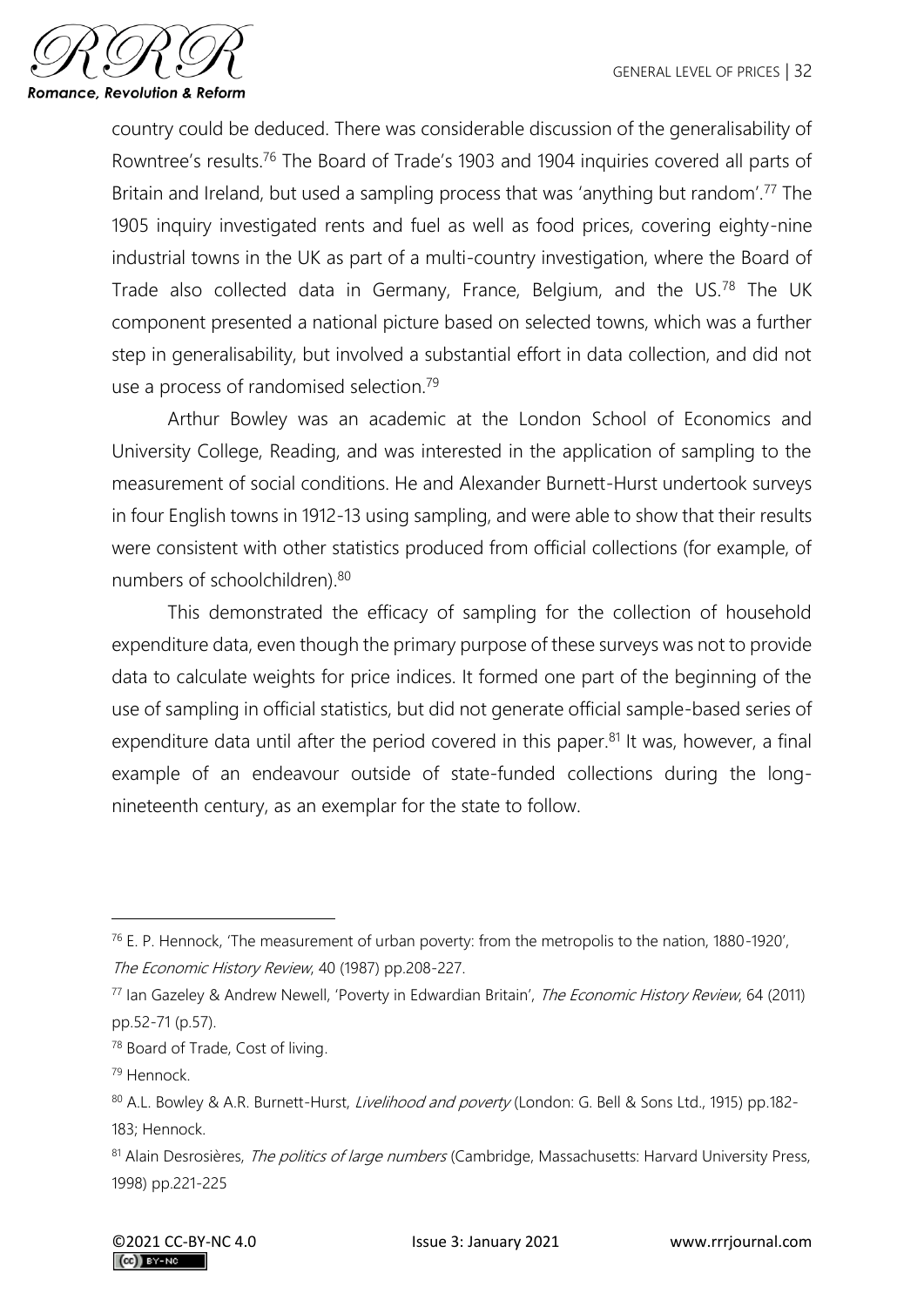

## 6. DISCUSSION

If the development of measures of retail prices was a revolution, it was a very slow and stealthy one, operating more or less throughout the long-nineteenth century. However, it did reform the way in which money and its value were considered, and this produced a radical change, in several respects. First, it altered the views of those who were concerned with work and poverty; the idea of the change in the value of money providing a way of thinking about changes in poverty lines and the effects of prices alongside changes in wages. Second, it contributed to the political pressure to institute wider statistical collections about poverty, wages and the cost of living. The availability of this information affected policy in the government more widely, as well as providing evidence of the need for social reform. Finally, it culminated at the beginning of the First World War with the linkage of wages to the newly constructed Cost of Living Index. This began a development in the national psyche of linking the value of wages with measures of the changes of prices, which had a real impact on take-home wages – even to the extent that wages fell when prices dropped, a situation which would not operate in modern conditions.

All of this development depended on the interest, dedication and scholarship of a few individuals who compiled quantities of price information and undertook the calculations needed to summarise them into a form which could be interpreted. In the first three quarters of the nineteenth century this situation was relatively stable – there were debates about the correct form for an index number (and we have already seen that Jevons used the geometric form, whereas most other series were based on the simpler arithmetic mean) – but otherwise the sources of prices (and therefore the focus on the wholesale price index) and the items to be included did not change much.

The demand for the collection and analysis of price information arose out of a wish to understand observed changes, and to have the best data to judge between competing hypotheses for the relatively large changes in prices observed at the end of eighteenth and beginning of the nineteenth centuries. This would present evidence to refute (or not) the persistent proposals for returning to fixed exchange rates; such was the push for Tooke's collections.<sup>82</sup> Jevons had a similar motivation, though he wanted to understand the effect of the greater availability of gold on its value.

<sup>82</sup> Tooke, History of prices, I, pp.1-6.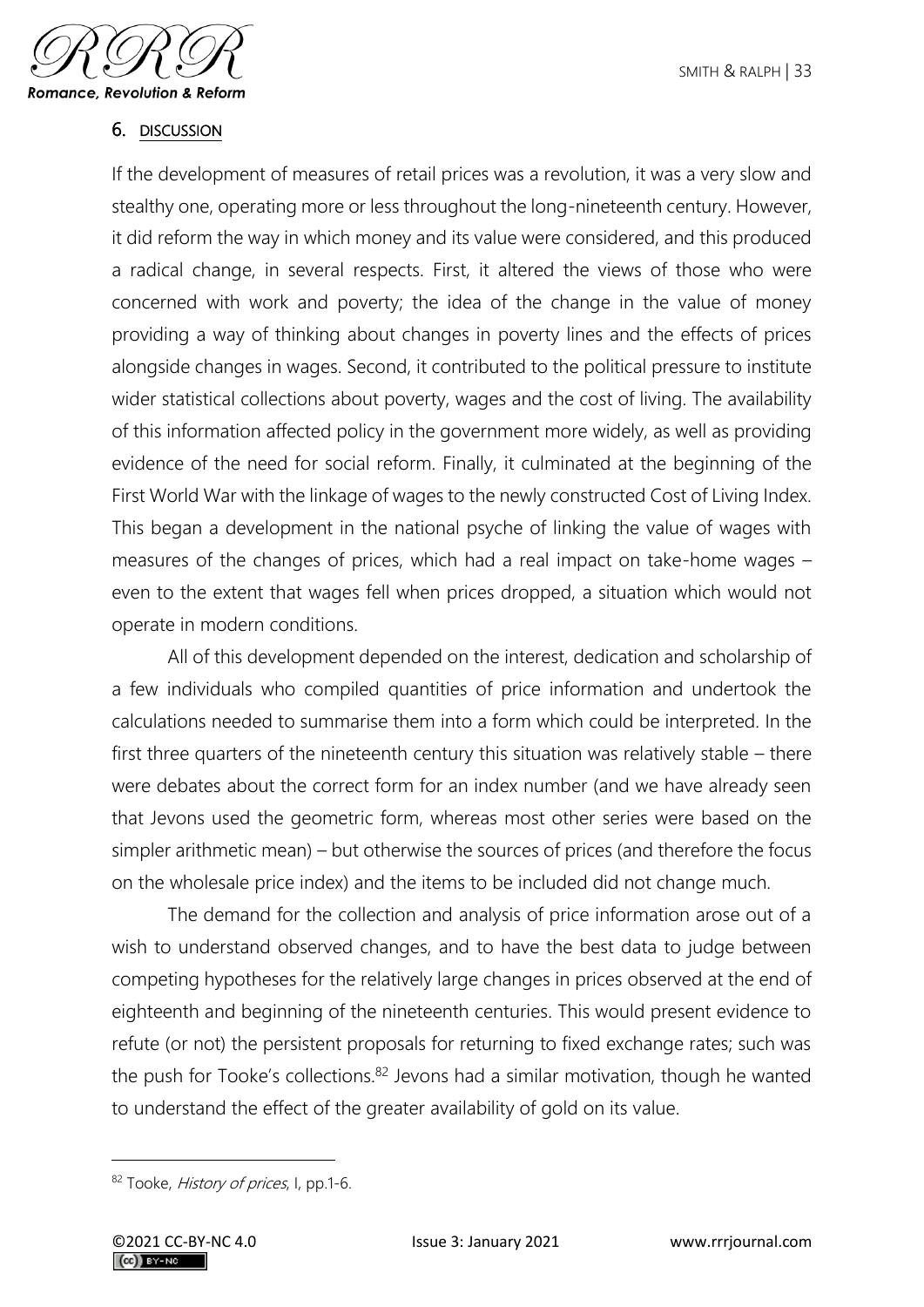

The situation became quite complex in the 1880s, however. The Board of Trade ceased to compile the Miscellaneous Statistics of the United Kingdom series, which had provided an official price series (though admittedly mostly compiled from available data from trade journals and public contracts rather than through a price collection). This may have been a response to the government's request for more and better statistics on the labour market, wage rates and the cost of living (section 4.1) and the reluctance of the Treasury to provide further funding for statistics (section 4.4). It is ironic that the government's request for more statistics on prices should effectively stop the only large scale official price publication. Nevertheless, government interest stemmed from pressure to understand the extent and causes of poverty, rather than from a requirement for the price information in itself. This interest contributed directly to improvements in price measurement because it led to collections which provided data that could be used to calculate index weights, although this was not their primary purpose.

At the same time, Sauerbeck was continuing the tradition of an individualcompiled series by commencing his own series of calculations, which could nevertheless be linked to what had gone before, and the BAAS was setting up a committee to consider how measures of the value of money could best be organised.<sup>83</sup> This committee came down strongly on the need for an index number (a measure of the level of prices), and for the resources of the state to be employed in providing it, as the only reasonable approach to collecting such a wide range of information. Indeed, in the final report they proposed an Act of Parliament to support the calculation of such an index by a suitably appointed commission. Although this was not immediately taken up, the material was readily at hand when the official data collection for a retail price index commenced, allowing quick progress that would have been unlikely if the methods had needed to be decided at the same time the data were being collected.

The final driver for collection of the building blocks of a modern price index, acting in the early 1900s, was the need for evidence to support the government's free trade policies, and this finally made the gathering of information on prices and expenditure patterns an activity supported by state funding, though it was not until the start of the First World War that this led to a regularly produced consumer price index.

<sup>83</sup> Sauerbeck